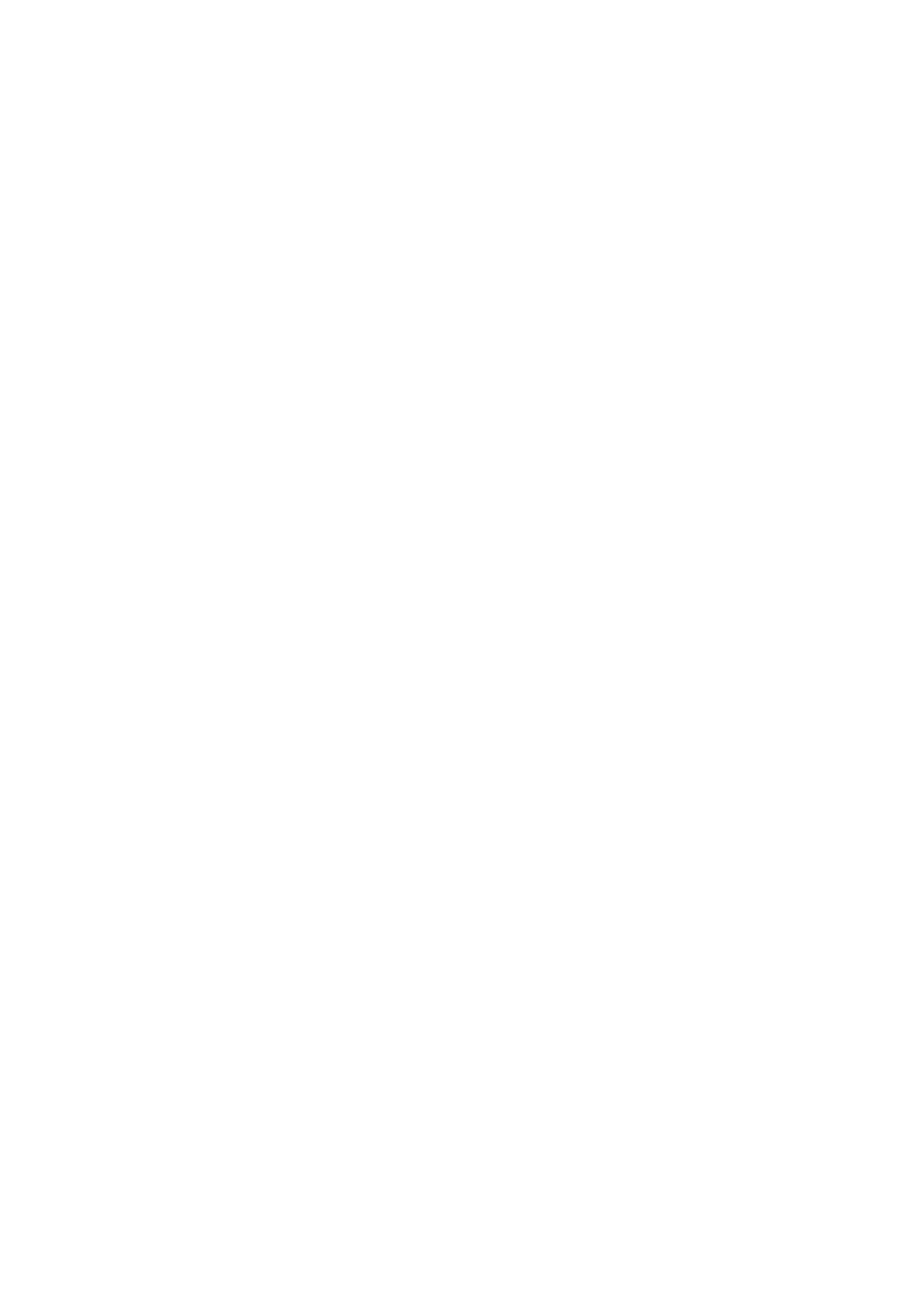European University Institute **Max Weber Programme**

# **Rule Without Law in Hungary: The Decade of Abusive Permanent State of Exception**

Gábor Mészáros

MWP Working Paper 2022/01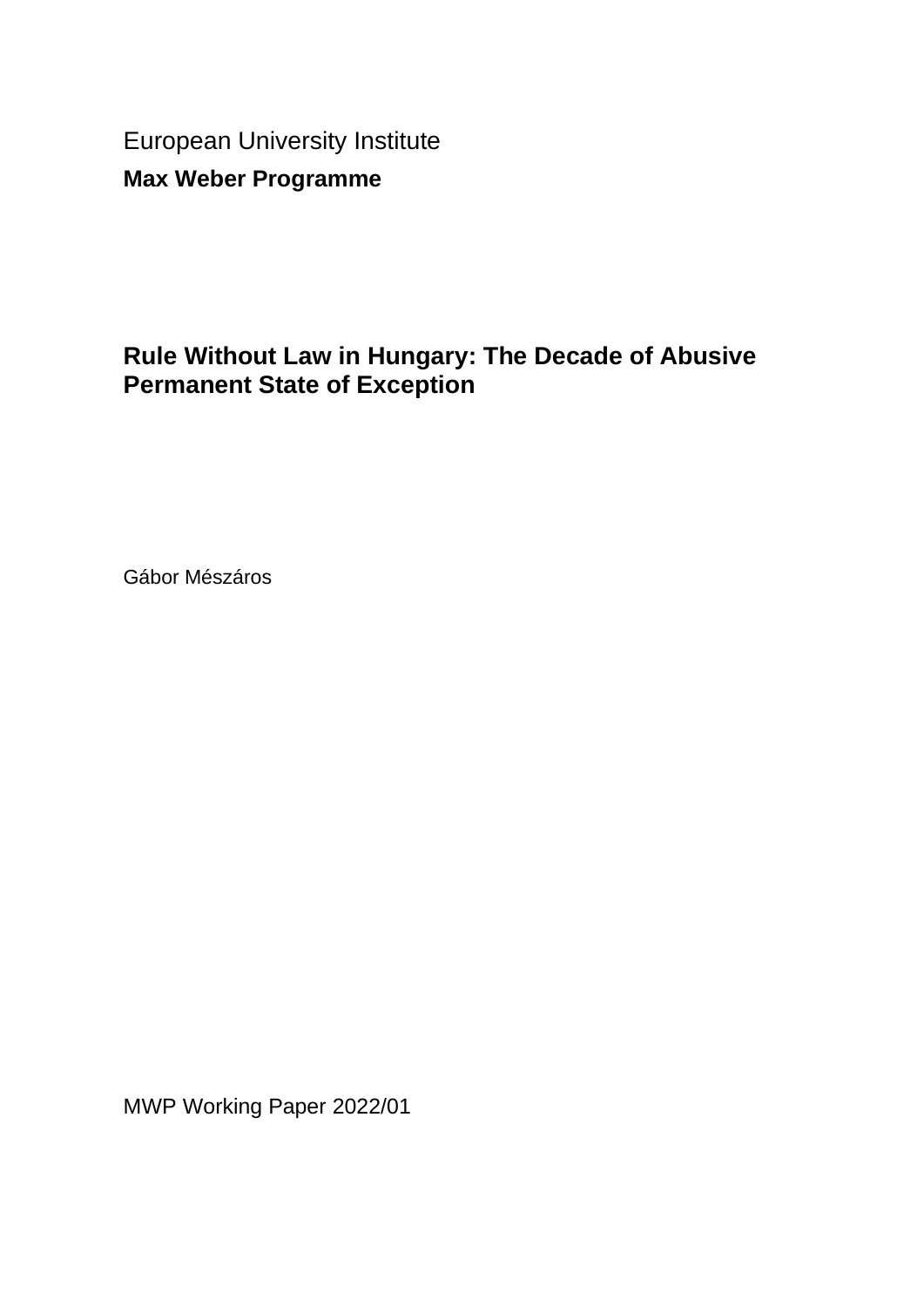ISSN 1830-7728

© Gábor Mészáros, 2022

This work is licensed under a Creative Commons Attribution 4.0 (CC-BY 4.0) International license.

If cited or quoted, reference should be made to the full name of the author(s), editor(s), the title, the series and number, the year and the publisher.

Published in January 2022 by the European University Institute. Badia Fiesolana, via dei Roccettini 9 I – 50014 San Domenico di Fiesole (FI) Italy www.eui.eu

Views expressed in this publication reflect the opinion of individual author(s) and not those of the European University Institute.

This publication is available in Open Access in Cadmus, the EUI Research Repository:



With the support of the The European Commission supports the EUI through the European Union budget. This publication reflects the views only of the author(s), and the Commission cannot be held responsible for any use which may be made of the information contained therein.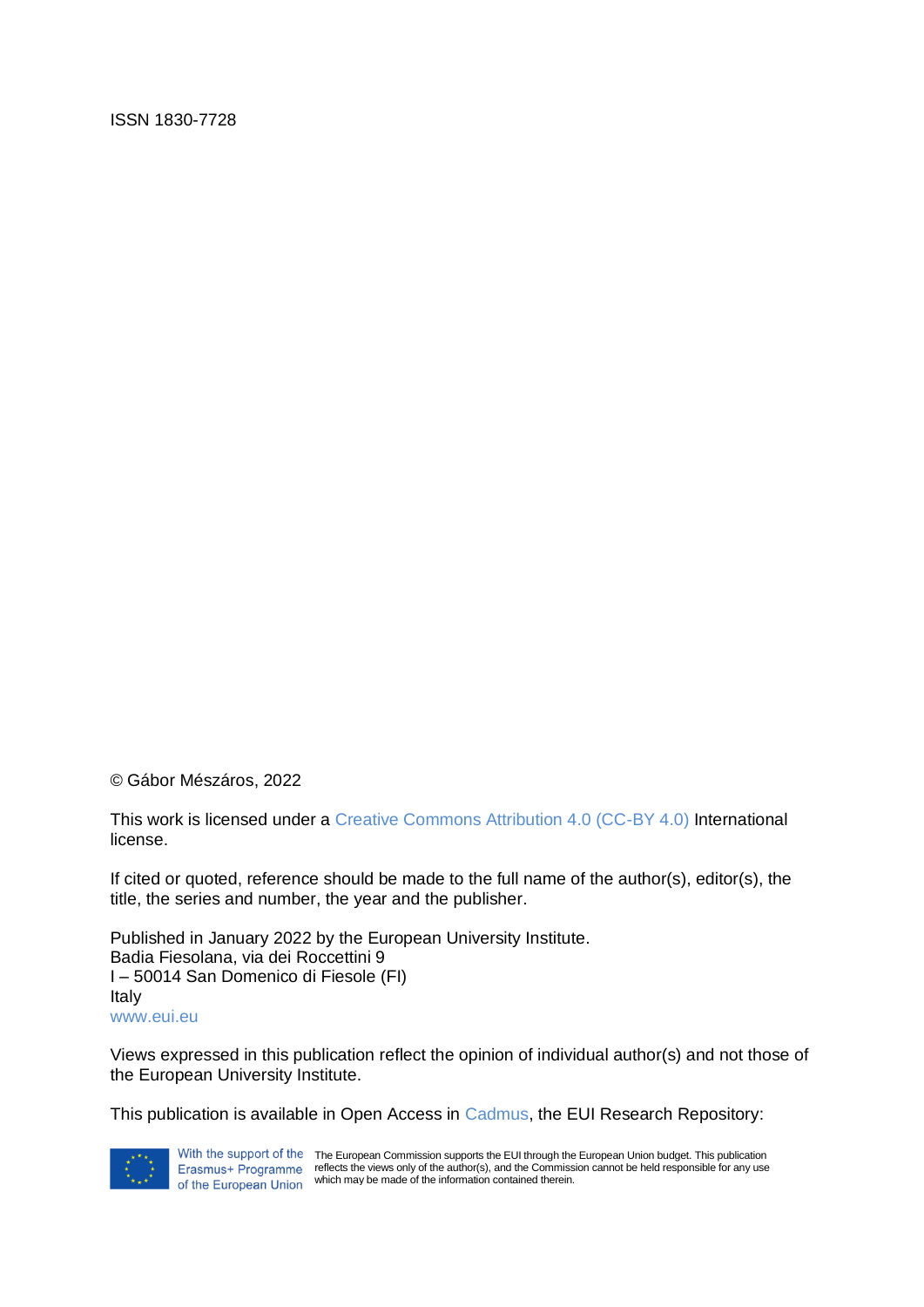#### **Abstract**

Since the Fidesz-KDNP coalition's success at the elections in Hungary in 2010, democracy and democratic tolerance have been used for their own destruction. There are many aspects of this process; this article focuses mainly on states of emergency used by the government in previous years, which represents the current government's attitude towards the rule of law. In the 'decade of abusive permanent state of exception' the Hungarian Government became the enemy of constitutional democracy, instead of protecting the values of constitutionalism, a process that has already been well-described in the constitutional law literature over the past few years. This article tries to show that autocratic legalism – a term widely accepted to describe the public law situation in the country – is no longer the best definition to describe the regime.

#### **Keywords**

autocratic legalism, permanent state of exception, Orbán regime, rule without law, Hungary

*Gábor Mészáros Max Weber Programme, 2021-2022*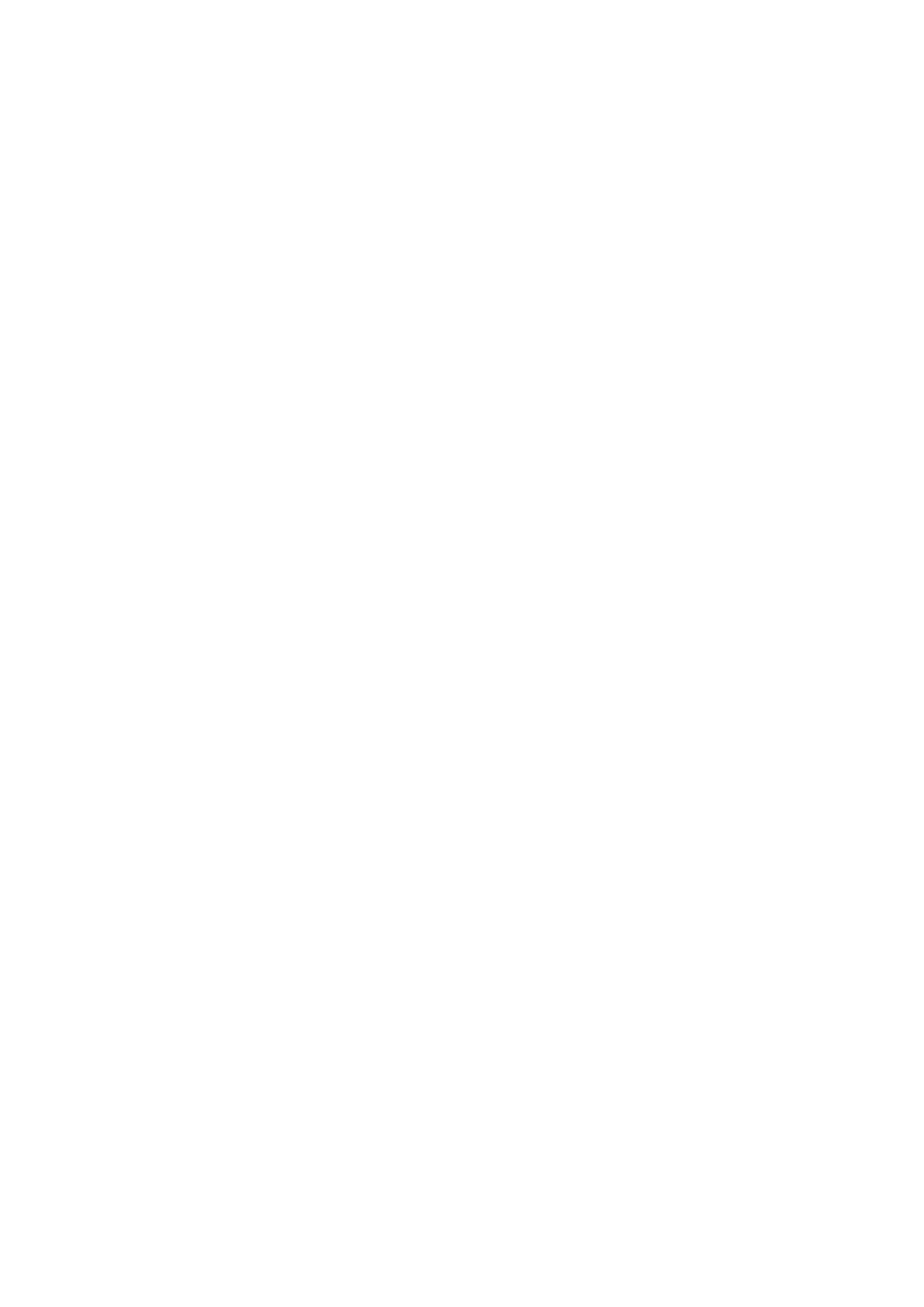#### **Introduction**

It is evident that Hungary is no longer a constitutional democracy, by 2020 it was described as being 'on the edge of dictatorship'.<sup>1</sup> This is not surprising because, since 2010, Hungarian constitutional democracy has been deteriorating significantly, raising concerns worldwide, and especially in the EU, about Hungary's commitment to democracy, the rule of law and human rights. Because this decay started to occur in a constitutional democracy, the process has been called democratic decay<sup>2</sup>, illiberalization<sup>3</sup> or authoritarianization.<sup>4</sup> Diverse descriptions of the current Hungarian regime are also in circulation, ranging from illiberalism and populism to various types of authoritarianism (modern, electoral or competitive) and a form of hybrid regime.<sup>5</sup> The current state of the Hungarian constitutional system is described in the literature as modern authoritarian<sup>6</sup>, 'democradura'<sup>7</sup> and illiberal constitutionalism.<sup>8</sup> The political system has been recently classified as a hybrid regime<sup>9</sup>, which also appears in the Freedom House democracy score index,<sup>10</sup> or even as an abusive neo-militant democracy.<sup>11</sup> Instead of finding the best label for Hungary, what is more important to my analysis is that the democratic nature of the state has been questioned, which needs to be taken into account when investigating how the Hungarian rule without law regime is functioning.

Instead of finding a new phenomenon to use regarding the Hungarian regime, in this article I reflect on Kim Lane Scheppele's description of autocratic legalism<sup>12</sup> by concluding that the Hungarian regime has already lost this nature. The emergencies declared constantly (both inside and outside the constitutional order) since 2015 resulted in a permanent state of exception<sup>13</sup> by 2020, which in my understanding is equal to a dictatorial wielding of power. This

- <sup>4</sup> Staffan I. Lindberg and Anna Lührmann: A third wave of autocratization is here: what is new about it? *Democratization* 26 (7): 1095-1113, 2019.
- <sup>5</sup> See Gábor Halmai: The Rise and Fall of Constitutionalism in Hungary, in *Constitutional Acceleration within the European Union and Beyond,* edited by Paul Blokker, Abingdon: Routledge, 2018, 217-233.
- <sup>6</sup> Arch Puddington: Breaking Down Democracy: Goals, Strategies, and Methods of Modern Authoritarians, *Freedom House***, 2017,** 2017, 2017, 2018, 2017, 2018, 2018, 2018, 2018, 2018, 2018, 2018, 2018, 2018, 2018, 2018, 2018, 2018, 2018, 2018, 2018, 2018, 2018, 2018, 2018, 2018, 2018, 2018, 2018, 2018, 2018, 2018, 2018, 2018, 2018, 2

https://freedomhouse.org/sites/default/files/June2017\_FH\_Report\_Breaking\_Down\_Democracy.pdf; Gábor Attila Tóth: Authoritarianism, in *Max Planck Encyclopedia of Comparative Constitutional Law*, edited by Rainer Grote, Frauke Lachenmann and Rüdiger Wolfrum, 2017.

<https://oxcon.ouplaw.com/view/10.1093/law-mpeccol/law-mpeccol-e205?result=5>

9 András Bozóki and Dániel Hegedűs: An externally constrained hybrid regime: Hungary in the European Union, *Democratization* 25 (7): 1173-1189, 2018.

<sup>1</sup> Kim Lane Scheppele, 'Orban's Emergency', *Verfassungsblog* (29 March 2020), available at <https://verfassungsblog.de/orbans-emergency/>

<sup>2</sup> Tom Gerald Daly: Democratic Decay: Conceptualising an Emerging Research Field, *Hague Journal on the Rule of Law* 11: 9-36, 2019.

<sup>3</sup> Tímea Drinóczi and Agnieszka Bień-Kacała: Illiberal constitutionalism – the case of Hungary and Poland, *German Law Journal* 20 (8): 1140-1166, 2019.

<sup>7</sup> Halmai, *The Rise..*.

<sup>8</sup> Drinóczi and Bień-Kacała, *Illiberal*…

<sup>10</sup> Freedom House ratings, Nations in Transit 2021. https://freedomhouse.org/country/hungary/nations-transit/2021

<sup>11</sup> See: Gábor Mészáros and Tímea Drinóczy: Hungary: An Abusive Neo-Militant Democracy, in Joanna Rak – Roman Backer (eds.), *European Neo-militant Democracies*, Routledge, forthcoming in 2022.

<sup>12</sup> Kim Lane Scheppele: Autocratic Legalism, *The University of Chicago Law Review* 85 (2), 2018, 545-584.

 $13$  According to Alan Greene state of emergency in its 'ideal' form can be defined as a 'crisis identified and labelled by a state to be of such magnitude that it is deemed to cross a threat severity threshold, necessitating urgent, exceptional, and, consequently, temporary actions by the state not permissible when normal conditions exist.'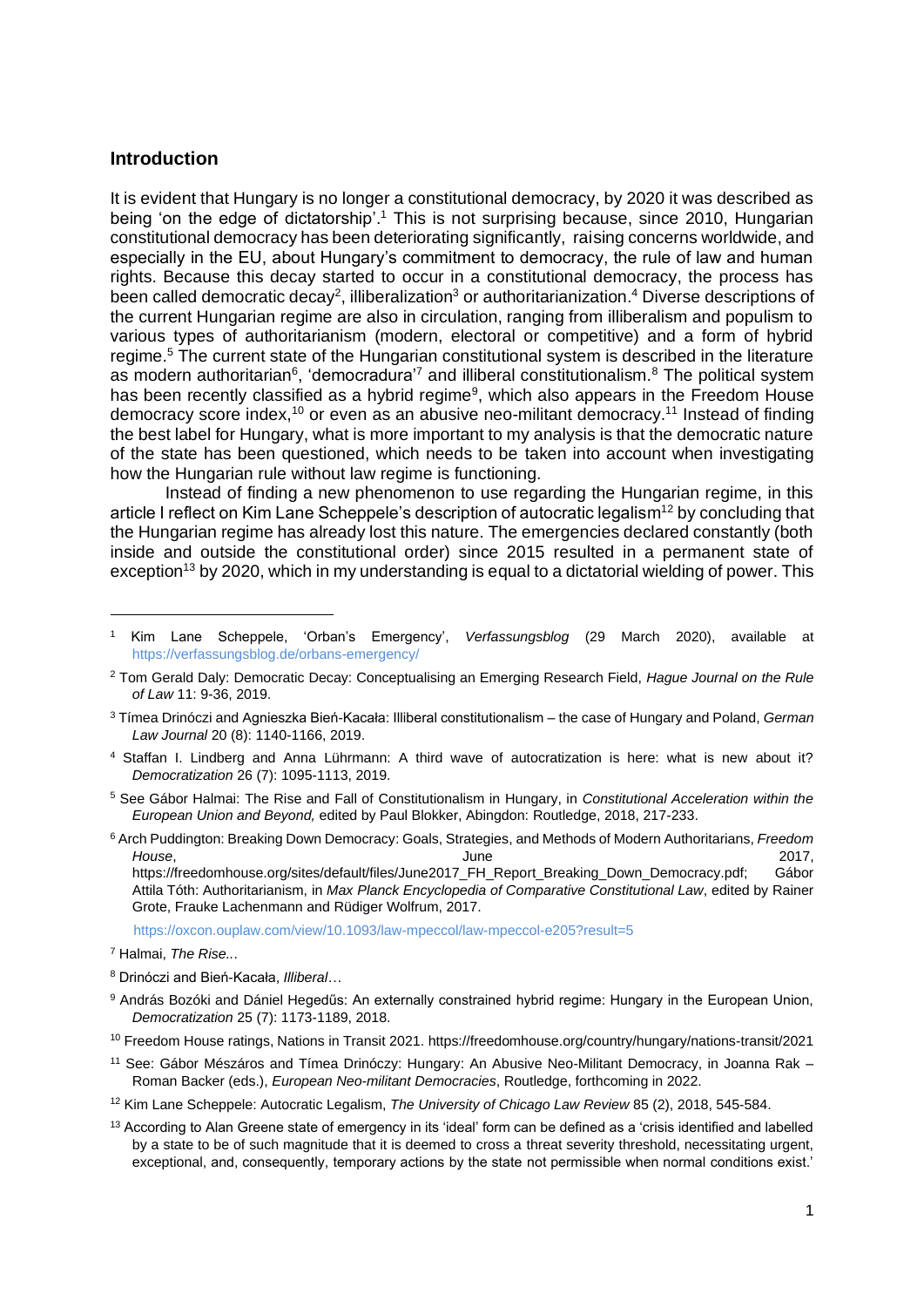#### *Gábor Mészáros*

might not only end the rule of law but also downgrade the importance of the state of emergency paradigm, whereby its main function is to restore the normal or ordinary legal order that existed prior to the declaration of a state of emergency.<sup>14</sup> I contend that Hungarian autocratic legalism has been assisted by the real and fake emergencies during this period and resulted in a rule without law model, instead of a rule by law type.<sup>15</sup> My main aim here is to show that the state of exception, in the manner Rossiter presented in his book,<sup>16</sup> is not an exception but the 'normal' characteristic of the Hungarian constitutional system. This perspective also adds something to the previously mentioned autocratic legalism. It is my understanding that after the Hungarian 'autocratic revolution'<sup>17</sup> the relevant element of the Hungarian system was a combination of constitutional dictatorship with the phenomenon of permanent state of exception, which I call 'abusive permanent state of exception.'

# **Theoretical Background**

According to Rossiter constitutional dictatorship serves as a general descriptive term for the various instances of emergency powers and procedures in a historical perspective in all constitutional countries. Although the theoretical background of this concept is the Roman Republic's original dictatorship, this special form is not equal to the 'legal bestowal of autocratic power on a trusted man' who enjoys unlimited emergency powers to handle the threat but soon after its success he hands back this power to the regular authorities.<sup>18</sup> Although Rossiter's thinking on constitutional dictatorship is more than fifty years old, I assert that it is still valid and important in the theory of emergency powers. The basis of the modern constitutional or 'ideal' state of emergency paradigm can be found in the institution of the extraordinary constitutional office of the dictatorship of the ancient Roman Republic.<sup>19</sup> According to Rossiter's concept there are three important fundamental aspects that underly this phenomenon. First, the

<sup>15</sup> For further details see: Gábor Mészáros: Carl Schmitt in Hungary: Constitutional Crisis in the Shadow of COVID-19, *Review of Central and East European Law*, Vol. 46 No. 1., 2021, 69-90.

Alan Greene, *Permanent States of Emergency and the Rule of Law – Constitution in an Age of Crisis*, Hart Publishing, Oxford, 2018, 33. I accept that this definition should be used under 'laboratory conditions' which deal with the assumption that normalcy can be separated from emergency. On this dichotomy see eg. Oren Gross: Chaos and Rules: Should Responses to Violent Crises always be Constitutional?, *Yale Law Journal* 112, 2003, 1011, 1089-95. For Greene, the aftermath of 11 September 2001 has led to arguments that this dichotomy is no longer possible. Therefore, we should talk about – as Giorgio Agamben already asserted – a permanent state of emergency where the so-called exception becomes the norm and temporary powers are eventually normalized.

<sup>14</sup> Ibid, 33-34; Giorgio Agamben, *State of Exception* (trans Kevin Attell), University of Chicago Press, 2005, 4. In order to avoid this problem or the oxymoronic state of permanent emergency paradigm, some theorists disclaimed the normalcy/emergency dichotomy and focused on alternative models of 'crisis accommodation', theories that try to protect the constitutional order while at the same time allowing the states to respond to the crises accordingly. See: Greene, *Permanent*…, 161-195.; Gross, *Chaos…*, 1096; Nomi Claire Lazar, State of Emergency in Liberal Democracies, Cambridge University Press, Cambridge, 2009, 136-162. The latter theory is about the absolute rejection of the state of exception 'exceptionalist' paradigm. I should also mention those who prefer the unlimited judicial review power even during exceptional times which – according to these theories – guarantees the preservation of the rule of law and constitutionalism. See: David Dyzenhaus, *The Constitution of Law – Legality in a Time of Emergency*, Cambridge University Press, Cambridge, 2006.

<sup>16</sup> Clinton Rossiter: *Constitutional Dictatorship – Crisis Government in the Modern Democracies*, Transaction Publishers, New Brunswick and London, 2009 (originally published in 1948).

<sup>17</sup> Kim Lane Scheppele, Understanding Hungary's Constitutional Revolution in Armin von Bogdandy and Pál Sonnevend (eds.), Constitutional Crisis in the European Constitutional Area, Oxford University Press, Oxford, 2015, 113.

<sup>18</sup> Rossiter, *Dictatorship…*, 4-5.

<sup>19</sup> See Greene, *Permanent*…, 3-4; Oren Gross – Fionnuala Ni Aoláin: *Law in Times of Crisis – Emergency Powers in Theory and Practice*, Cambridge University Press, Cambridge, 2006, 17-26; Rossiter, *Dictatorship…*, ch 2; Lazar, *State of* …, 113-135.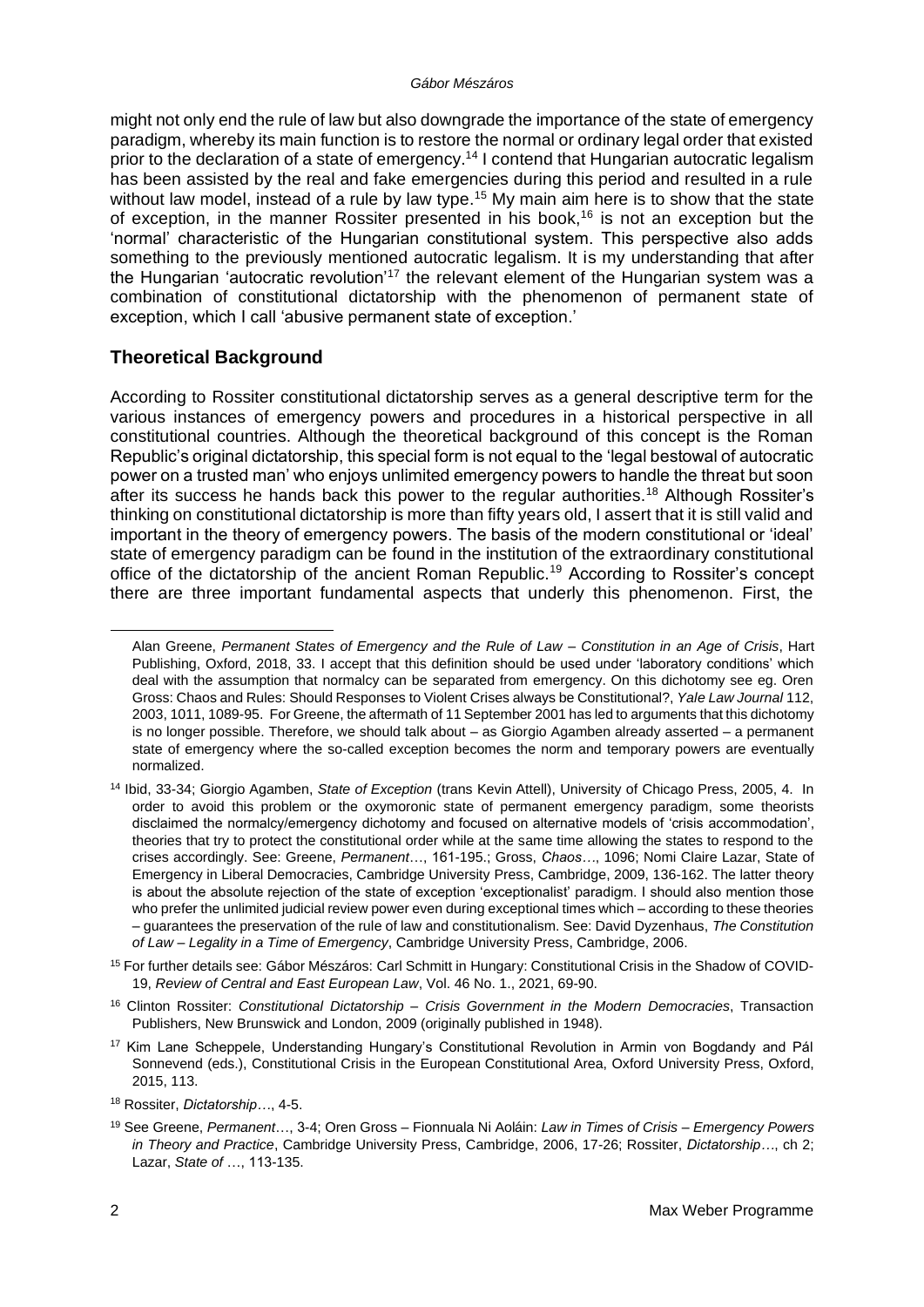complex system of government should be democratic, and the existence of a constitutional state must be evident. It is also important that the system must be designed for normal, peaceful conditions. Second, during exceptional situations the values of constitutional democracy 'must be temporarily altered to whatever degree is necessary to overcome the peril and restore normal conditions…the government will have more power and the people fewer rights'<sup>20</sup>. This aspect of constitutional dictatorship seems to be equal with dictatorship in its original form but if we consider the constitutionally restricted style of this power, it can be easily accepted as the prelude of the modern constitutional states of emergency in modern constitutional democracies. Third, the sole purpose of this regime is to preserve the independence of the state and to maintain the constitutional order and preserve the liberties of people<sup>21</sup>: 'to end the crisis and restore normal times.'<sup>22</sup> Without these three we cannot speak about constitutional democratic emergency regimes. It is also important to note that in the legislative sphere constitutional dictatorship accepts the delegation of legislative power. It is the most important element of emergency powers nowadays: the periodical delegation of legislative issues to the government.<sup>23</sup> But the delegation of this power is limited in time and scale as well.

The 'law of necessity doctrine' also has to be mentioned in this context. It is contrary to the liberal theories of the rule of law on the basis that 'necessity has no law<sup>24</sup> or 'necessity knows no law<sup>25</sup>. The real and pseudo exceptional or emergency regimes – as we will see – used by the Hungarian Government in recent years did not just 'cross the threshold'<sup>26</sup> or result in a 'business as usual model of emergency powers<sup> $27$ </sup> in their original understanding, but made it clear that legal and extra-legal emergency measures<sup>28</sup> were used to undermine the rule of law in an abusive manner.

#### **The Rule of Law 'Skepticism' in Time of Exception**

The most crucial debate regarding the 'emergency problem' is to find the legality of those actions that are primarily extra-legal in its nature. During normal times legality constrains political judgements for those who govern through law, which results in a legal constitution provided by the rule of law. Therefore authority based on the legality of law and the people's belief in legality or the rule of law also means that lawmakers may expect that the law, with its authority, can rule without serious concerns from the people because they recognize the non-

- <sup>23</sup> Rossiter, *Dictatorship…*, 9.
- <sup>24</sup> Dyzenhaus, *The Constitution…*, 4.
- <sup>25</sup> Gross-Ni Aoláin, *Law…* 47.

<sup>20</sup> Rossiter, *Dictatorship…*, 5.

<sup>21</sup> See: Rossiter, *Dictatorship…*, 5-7.

<sup>22</sup> Rossiter, *Dictatorship…*, 7.

 $26$  This phenomenon reflects on the situation when the declaration of a so-called 'low-level' state of emergency may be more readily accepted by the public. However, this could also mean that these types of emergencies can be considered not so serious and therefore may undermine the basic notion that emergencies correspond to serious threats. It could be dangerous in a way that some kind of emergency regimes become accepted, and people may think that exception is equal to normalcy. It is also threatening that some governments can introduce more strict measures than would be necessary; so "crossing the threshold" could be much easier. See Gross-Ni Aoláin, *Law…* 45-46.

 $27$  The 'business as usual' model rejects the option of handling emergencies by accommodation (constitutional, legislative or even by way of judicial interpretation) by introducing changes to the existing constitutional and legal system. According to this model no emergency powers should be introduced on either an ad hoc or permanent basis. See: Gross-Ni Aoláin, *Law…* 86-109.

<sup>&</sup>lt;sup>28</sup> On the original distinction of 'legal and extralegal' emergency models see: Kim Lane Scheppele, Legal and Extralegal Emergencies, in K.E, Whittington – R.D, Kelemen, G.A, Caldeira (eds.): *The Oxford Handbook of Law and Politics*, Oxford University Press, Oxford, 2008, 165-184.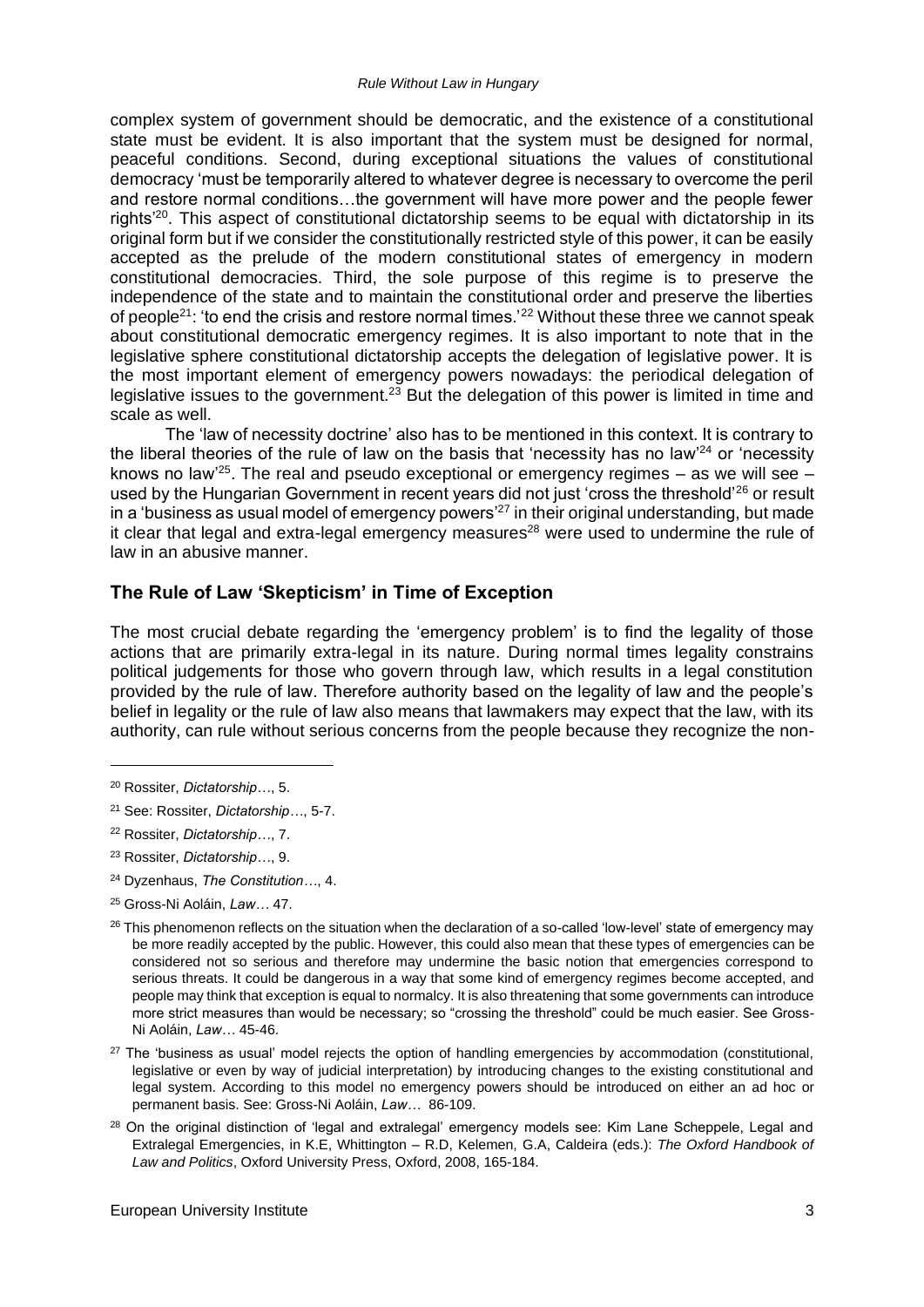arbitrariness of this law in conformity with legality.<sup>29</sup> However, as Dyzenhaus asserted, if some kind of 'sovereign' has the authority to violate or even suspend the law<sup>30</sup> itself in order to preserve the state during an emergency, this authority cannot come from the legal constitution.<sup>31</sup>

As I mentioned earlier it is widely accepted that modern emergency power models have their origins in the ancient model of the Roman dictatorship. The most important elements of the ancient state of exception were described by Niccolo Machiavelli. According to this interpretation, in ancient Rome 'no Dictator did anything that was not good for the Republic'. This character of the ancient dictatorship reflects on the most important element of the modern state of exception regimes as well, namely, that the main task of these exceptional regimes in constitutional democracies is not just handling the crisis but also guaranteeing the recurrence of ordinary law. The Roman 'dictator was made for a limited time and not in perpetuity, and only to remove the cause for which he was created', and his main task was to use his extended authority in order to handle the threat 'without consultation, and to punish anyone without appeal'. However, with the limited time and limited authority given to the dictator<sup>32</sup> 'it was impossible that he should exceed his limits and harm the City' instead, according to Machiavelli, experiences show that the people and the state benefited from the Dictatorship.<sup>33</sup> This means for us that this kind of restricted dictatorship<sup>34</sup> has remarkable characteristics, which should be reconsidered during the codification of special legal orders or the use of emergency powers in the modern era.

Although the theory of the constitutional state of emergencies is based on the ancient Roman model, nowadays it seems paradoxical that the most authentic modern parallel in the history of the establishment of a dictatorship within the constitution was the German Republic of 1919-1933.<sup>35</sup> The well-known Article 48 has become an example of the failure of emergency powers<sup>36</sup>, more exactly the abusive use of exceptional measures, yet today the majority (90

<sup>29</sup> David Dyzenhaus: The Compulsion of Legality, in Victor V. Ramraj (ed.) *Emergencies and the Limits of Legality*, Cambridge University Press, Cambridge, 2008, 35. Dyzenhaus also compared the sovereign's moral authority and the authority of law. For him the most important question is whether states of emergency show that there are limits to law, 'because the sovereign has the authority to suspend or violate the law to deal with the emergency.'

<sup>30</sup> As it had been described by Carl Schmitt in Political Theology: Four Chapters on the Concept of Sovereignty (trans. George Schwab), University of Chicago Press, 2006.

<sup>31</sup> Ibid.

<sup>&</sup>lt;sup>32</sup> Although the dictator became a powerful decision maker without the many limitations put upon the ordinary magistrates, meanwhile his primary task was to take all measures deemed necessary to preserve the constitution which 'gave him authority and the Republic which gave him freedom.' The only formal limitation was the six-month term of office, which length of time – according to Rossiter – is explained by the fact that the early Romans fought only summer. Rossiter, *Dictatorship*, 23.

<sup>33</sup> Niccolo Machiavelli: *Discourses Upon the First Ten (Books) of Titus Livy to Zanobi Buondelmonti and to Cosimo Rucellai*, Chapter XXXIV, 51, available at https://constitution.org/2-Authors/mac/disclivy.pdf

<sup>&</sup>lt;sup>34</sup> It seems that the self-restraining character of the Roman Dictatorship comes from the experience of possibly the first dictator's behaviour. As Machiavelli described 'when the Consul Minitius with his army besieged Equeans, Rome was full of apprehension that the army should be lost, so that they had recourse to the creation of a Dictator, their last remedy in times of affliction. And they created Quintius Cincinnatus (Dictator), who was then to be found on his little farm, which he worked with his own hands … when the Legate came from Rome to announce to him his election to the Dictatorship, and to show him in what peril the Roman Republic found itself (h)e put on his toga, went to Rome and gathered an army, and went to liberate Minitiu*s*', Machiavelli, *Discourses*, 190-91. According to the legend, Cincinnatus after sixteen days of unlimited, dictatorial power, by which he was able to defeat the enemy, laid down the sword and went back to the farm again. This act symbolizes the most crucial aspect of state of emergency regimes transitory style. Rossiter, *Dictatorship,* 16, 21.

<sup>35</sup> Rossiter, *Dictatorship,* 31*.*

<sup>&</sup>lt;sup>36</sup> As András Sajó and Renáta Uitz figured out the 'demise of constitutional democracy under the Weimar Constitution was orchestrated through the ominous use of emergency powers and delegated legislation. This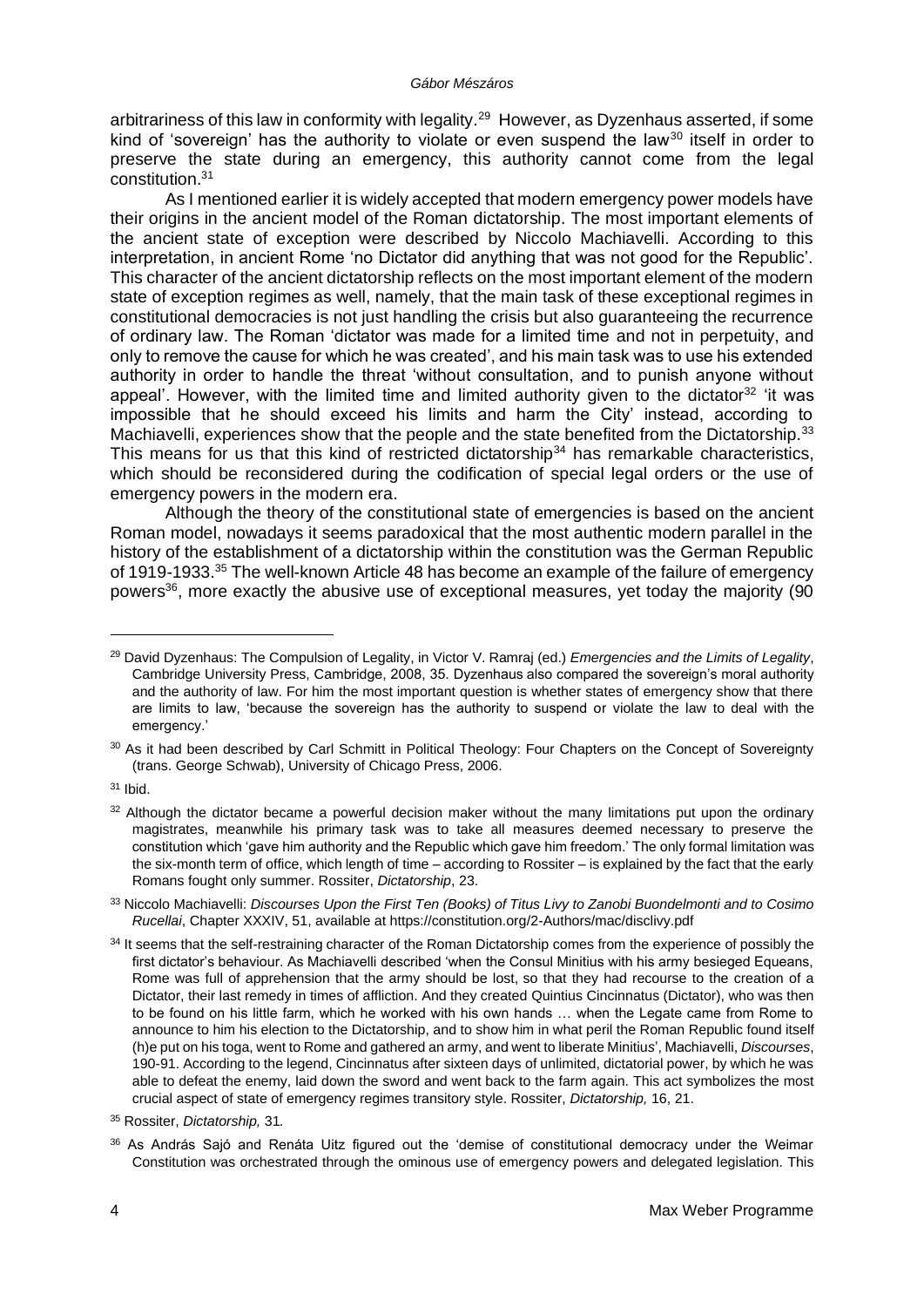per cent) of the world's constitutions contain some kind of emergency provisions within their texts $37$ 

# **The Emergency Regime of Hungary: From Permanent State of Exception to Rule without Law**

After the 2010 parliamentary elections, the winning party Fidesz started to reshuffle the Hungarian constitutional order by using both the elements of abusive constitutionalism<sup>38</sup> and legislation to consolidate its political power and to undermine democracy. It is also to be noted that this was the period when emergency measures started to leak into the regular legal order, a sign that political power is exercised by legal means, and law finally became a useful camouflage for the authoritarian government to exercise its power by declaring that everything is formally controlled under the rule of law.<sup>39</sup>

The Fundamental Law of Hungary created a *sui generis* state of emergency chapter, called the 'Special Legal Order', which contains the descriptions of the state of national crisis<sup>40</sup>, state

happened in an unprecedent economic crisis in a country without democratic commitment, full of ressentiment, and under extreme political Fragmentation.' András Sajó – Renáta Uitz: The Constitution of Freedom – An Introduction to Legal Constitutionalism, Oxford University Press, Oxford, 2017, 420. This background of the Weimar Constitution has some similarities with the current situation of Hungary, as I have already described elsewhere. See: Mészáros, *Carl Schmitt*…

<sup>37</sup> Christian Biornskov - Stefan Voigt: The Architecture of Emergency Constitutions, I-CON, Vol. 16, No. 1, 101-127, 2018.

<sup>38</sup> According to David Landau, abusive constitutionalism involves the use of the mechanism of constitutional change – both constitutional amendment and constitutional replacement – in order to create authoritarian or semiauthoritarian regimes. As a result, these systems still look democratic from a distance and contain various elements that are not different from liberal democratic constitutions. See: David Landau, Abusive Constitutionalism, 47 UC *Davis Law Review* (2013), 189-260, at 191.

<sup>&</sup>lt;sup>39</sup> Although the Fundamental Law has a unified emergency powers system, the Hungarian Parliament also used ordinary legislation that contained extra-legal measures to deal with the so-called emergencies such as the newly founded mass migration crisis in 2015, which was unknown within the Fundamental Law's relevant rules. Because of this so-called refugee crisis, the Hungarian Parliament adopted two acts on 4 and 21 September 2015 which enabled to proclaim a 'state of migration emergency', without using the Fundamental Law's emergency mechanism. Consequently, many emergency restrictions could be used without the constitutional guarantees, and the state of emergency started to leak into the regular constitutional order. See: Gábor Mészáros, The Hungarian Response to Terrorism: Blank Check for the Government, 154 *Studia Iuridica Auctoritate Universitatis Pecs Publicata* (2016), 135-137.

<sup>40</sup> According to the first paragraph, point a) of Article 48 of the Fundamental Law of Hungary, Parliament shall declare a state of national crisis and set up a National Defense Council in the event of the declaration of a state of war or the immediate danger of an armed intrusion by a foreign power (danger of war).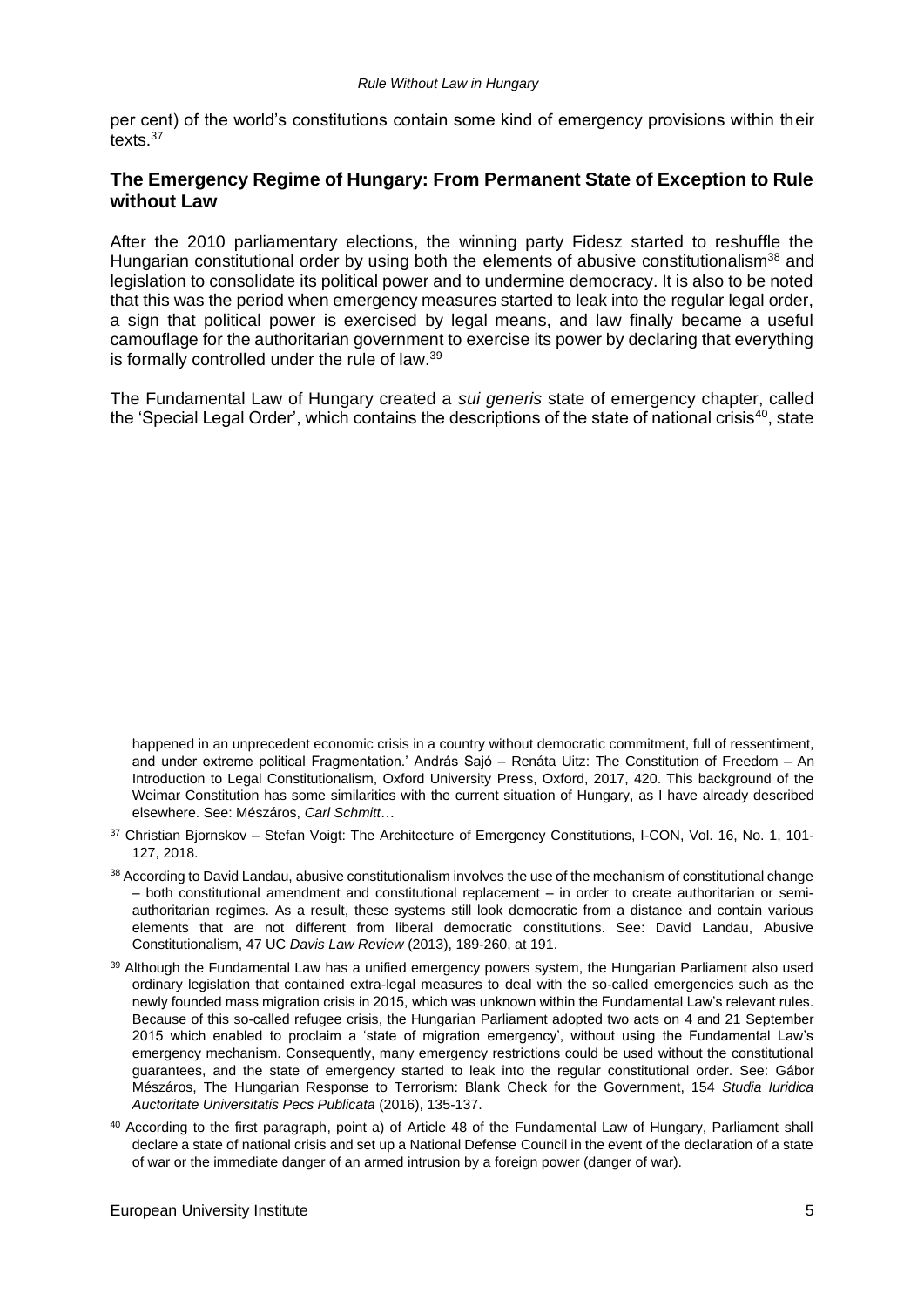of emergency<sup>41</sup>, state of preventive defence<sup>42</sup>, unforeseen intrusion<sup>43</sup>, state of danger<sup>44</sup>, and the emergency response to terrorism.<sup>45</sup> This chapter was the result of a countrywide campaign against mass migration in 2015, a series of events resulting in an amendment of the Fundamental Law.<sup>46</sup> The new chapter aimed to fulfil the requirements of the constitution to protect citizens and democratic institutions especially in situations that threaten the lives of people and the security of the state. Meanwhile, the ultimate goal of the special law was to quarantee the return to ordinary law and order.<sup>47</sup> In order to fulfil this aim, the Fundamental Law has opted to regulate these issues in a very detailed manner. Although this approach is not unique within European constitutionalism,<sup>48</sup>as I will show, the government used pseudoand real emergencies for political benefits.

Though Fidesz's own constitution regulates states of emergency in detail, the framework for the new medical state of emergency in responding to the COVID-19 pandemic and previously the state of migration emergency is inserted into ordinary acts, available for use by the government as part of normal law. The new medical state of emergency began when the country's Chief Medical Officer (an appointee of the government) advised the government that a health emergency requires exceptional measures. It can be used when a sudden incident endangers, or disrupts lives, corporal integrity, and the health of citizens, or jeopardizes the functioning of health care providers to such a degree that the situation may

<sup>44</sup> In the event of a natural or industrial disaster endangering lives and property, or in order to mitigate the consequences thereof, the Government shall declare a state of danger, and may introduce emergency measures defined in an implementing act. [First paragraph of Article 53 of the Fundamental Law of Hungary]

- <sup>45</sup> Article 54 of the Fundamental Law also provides for the common rules relating to a special legal order such as the possibility to suspend or restrict fundamental rights beyond the extent of ordinary law standards. This Article also contains special guarantees such as the prohibition of suspension of the Fundamental Law and other temporal restrictions. According to this Article, the exercise of fundamental rights – other than the right to life and human dignity, the prohibition of torture, inhuman or degrading treatment or punishment, the prohibition of trafficking in human beings, the prohibition of medical or scientific experiment without one's free and informed consent, the prohibition of practices aimed at eugenics, making the human body and its parts as such a source of financial gain, and human cloning and some guarantees of criminal proceedings – may be suspended, or restricted beyond the extent that is necessary and proportionate to the objective pursued.
- <sup>46</sup> About the concerns of the necessity of this amendment see: Mészáros, *The Hungarian…*, 129-142.
- <sup>47</sup> See András Jakab, "Az Országgyűlés akadályoztatása különleges állapotokban (Incapacitation of the Parliament in Special Legal Orders)," in András Jakab (ed.), *Az alkotmány kommentárja (Commentary on the Hungarian Constitution)* (Századvég, Budapest, 2009, 2nd edition), 634.
- 48 The Venice Commission in its Opinion referred to the Polish and the German model as an example. See Christoph Grabenwarter - Wolfgang Hoffmann-Riem – Hanna Suchocka – Kaarlo Tuori – Jan Velaers, *Opinion on the New Constitution of Hungary*, European Commission for Democracy through Law (Venice Commission) (Strasbourg, 20 June 2011) Opinion no. 621/2011, para. 134.

<sup>&</sup>lt;sup>41</sup> Parliament shall declare a state of emergency in the event of armed actions aimed at undermining law and order or at seizing exclusive control of power, or in the event of grave acts of violence committed by force of arms or by armed groups which gravely endanger the lives and property of citizens on a mass scale [First paragraph, point b) of Article 48 of the Fundamental Law of Hungary].

<sup>&</sup>lt;sup>42</sup> In the event of an imminent threat of armed invasion or if deemed necessary in connection with the country's commitment under an alliance treaty, Parliament shall declare a state of preventive defense and simultaneously authorize the Government to introduce the emergency measures specified in an implementing act. The duration of the state of preventive defense may be extended scale [First paragraph of Article 51 of the Fundamental Law of Hungary].

<sup>&</sup>lt;sup>43</sup> In the event that the territory of Hungary is subject to an unforeseen invasion by foreign armed units, the Government shall take immediate action, in accordance with the defense plan approved by the President of the Republic, using forces as commensurate with the gravity of the attack and that are equipped for such a role, prior to the declaration of a state of emergency or a state of national crisis in order to repel such attack, defend the territorial integrity of the country with the active air and air defense forces of the Hungarian and allied armed forces, maintain law and order and to protect the security of the lives and property of citizens, protect public policy and public security [First paragraph of Article 52 of the Fundamental Law of Hungary].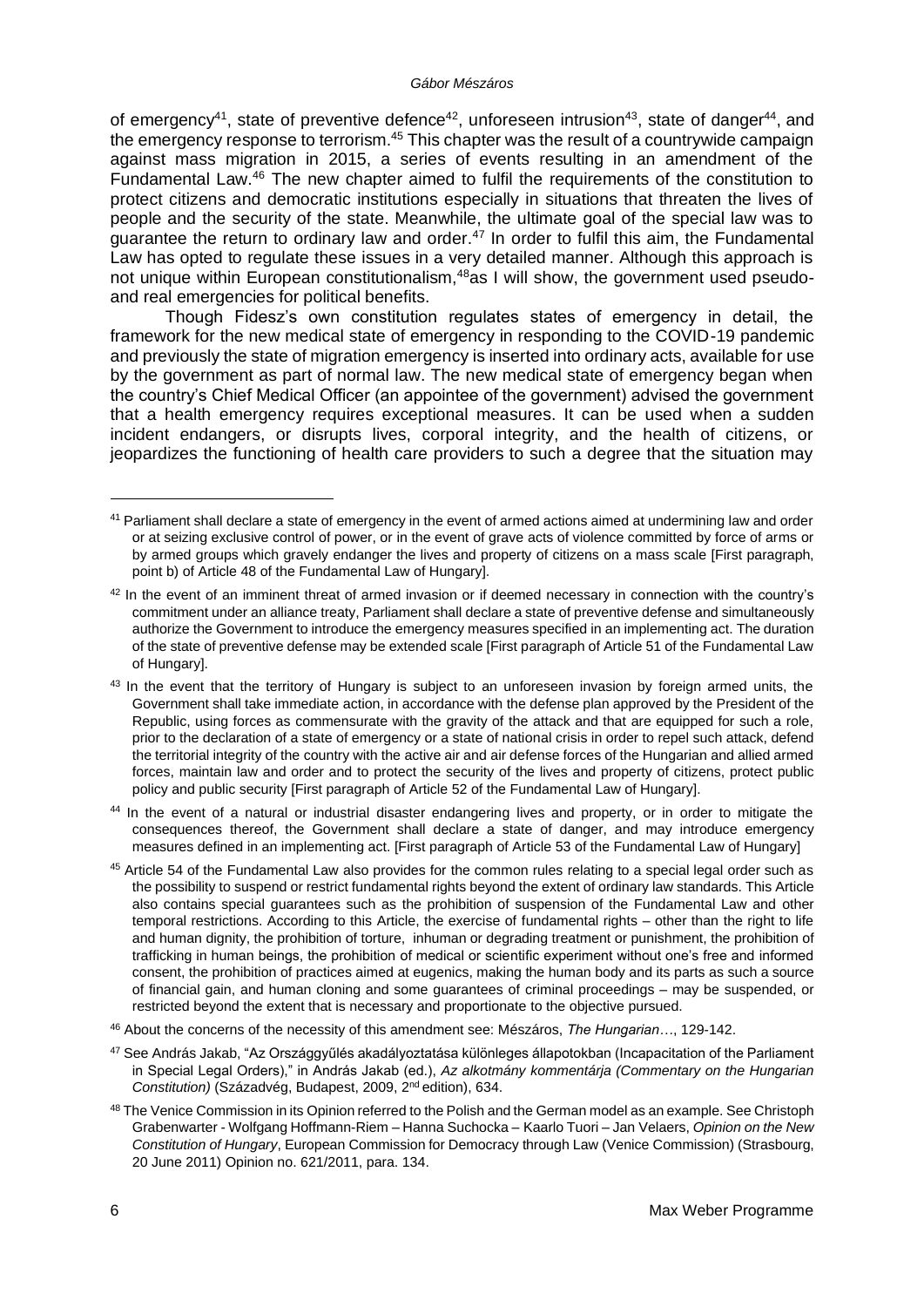lead to a disequilibrium between the demand for health care and the locally available capabilities. Moreover, the 'state of migration emergency' – first declared in 2015, renewed at six-month intervals down to the present day and remains in effect even in the absence of floods of incoming migrants that justified its initiation – used new standards for rejecting asylum seekers and made it possible to manoeuvre by exceptional measures under the ordinary legal regime.

#### *Autocratic legalism and emergencies*

The elections in 2014 and 2018, both of which were criticized by the OSCE as having been conducted under unfair<sup>49</sup> conditions, resulted again in a two-thirds majority for the same party. Both elections were substantially influenced by new election rules<sup>50</sup>, a phenomenon that on its own is a sign of 'autocratic populism'; namely, where the autocrats after a successful democratic election change the electoral law to keep their power.<sup>51</sup> This was the period when emergency measures started to leak into the regular legal order, a sign indicating the increasing use of legal means for nakedly partisan purposes. In this way, the law finally became a useful camouflage for the authoritarian government in exercising its power by declaring that everything is formally controlled under the rule of law. During this period, the government used its supermajority in order to gain more political power via legislation.

The hallmark of this period was the practice of Parliament using ordinary legislation containing extra-legal measures to deal with pseudo-emergencies. Such a situation was the newly founded emergency rules called 'state of migration emergency' in 2015, which was unknown within the Fundamental Law's relevant rules. Responding to the mass migration crisis, the Hungarian Parliament adopted two acts on 4 and 21 September 2015, enabling the proclamation of 'emergency caused by immigration', without using the Fundamental Law emergency mechanism. This meant that various emergency restrictions could be used without the constitutional guarantees. This new so-called emergency first declared in September 2015 has been renewed at six-month intervals down to the present day.

Consequently, it became possible to use emergency restrictions without constitutional guarantees, and the state of emergency started to leak into the regular constitutional order. This period also contained the sixth amendment of the Fundamental Law in 2016, with the new chapter called the 'Emergency Response to Terrorism' implemented in the 'Special Legal Order', although this new emergency framework was unnecessary.<sup>52</sup>

#### *Withering Constitutionalism: Permanent States of Emergency Becoming the Norm*

In 2020 the Hungarian regime has finally lost its 'autocratic legalist'<sup>53</sup> nature because during the enforcement of the 'state of danger' the Hungarian Government itself was in breach of the Fundamental Law. With the declaration of the state of danger in order to handle the situation caused by the coronavirus pandemic in 2020 and with the simultaneous acceptance of the so-

<sup>49</sup> OSCE Office for Democratic Institutions and Human Rights Final Report on the Hungarian Parliamentary Elections of 6 April 2014 can be found here: [https://www.osce.org/files/f/documents/c/0/121098.pdf;](https://www.osce.org/files/f/documents/c/0/121098.pdf) the full report of the Parliamentary Elections of Hungary of 8 April 2018 here: https://www.osce.org/files/f/documents/0/9/385959.pdf

<sup>&</sup>lt;sup>50</sup> Joint Opinion on the Act on the Elections of Members of Parliament of Hungary, Venice Commission, Opinion No. 662/2012, Strasbourg, 18 June, 2012. [https://www.venice.coe.int/webforms/documents/default.aspx?pdffile=CDL-AD\(2012\)012-e](https://www.venice.coe.int/webforms/documents/default.aspx?pdffile=CDL-AD(2012)012-e)

<sup>51</sup> Gábor Halmai, Populism, authoritarianism and constitutionalism, *German Law Journal*, Vol. 20. No. 3., 2019, 296-313.

<sup>52</sup> For a more detailed description see: Mészáros, *The Hungarian…,* 129-142.

<sup>53</sup> Scheppele, *Autocratic*…, 545-583.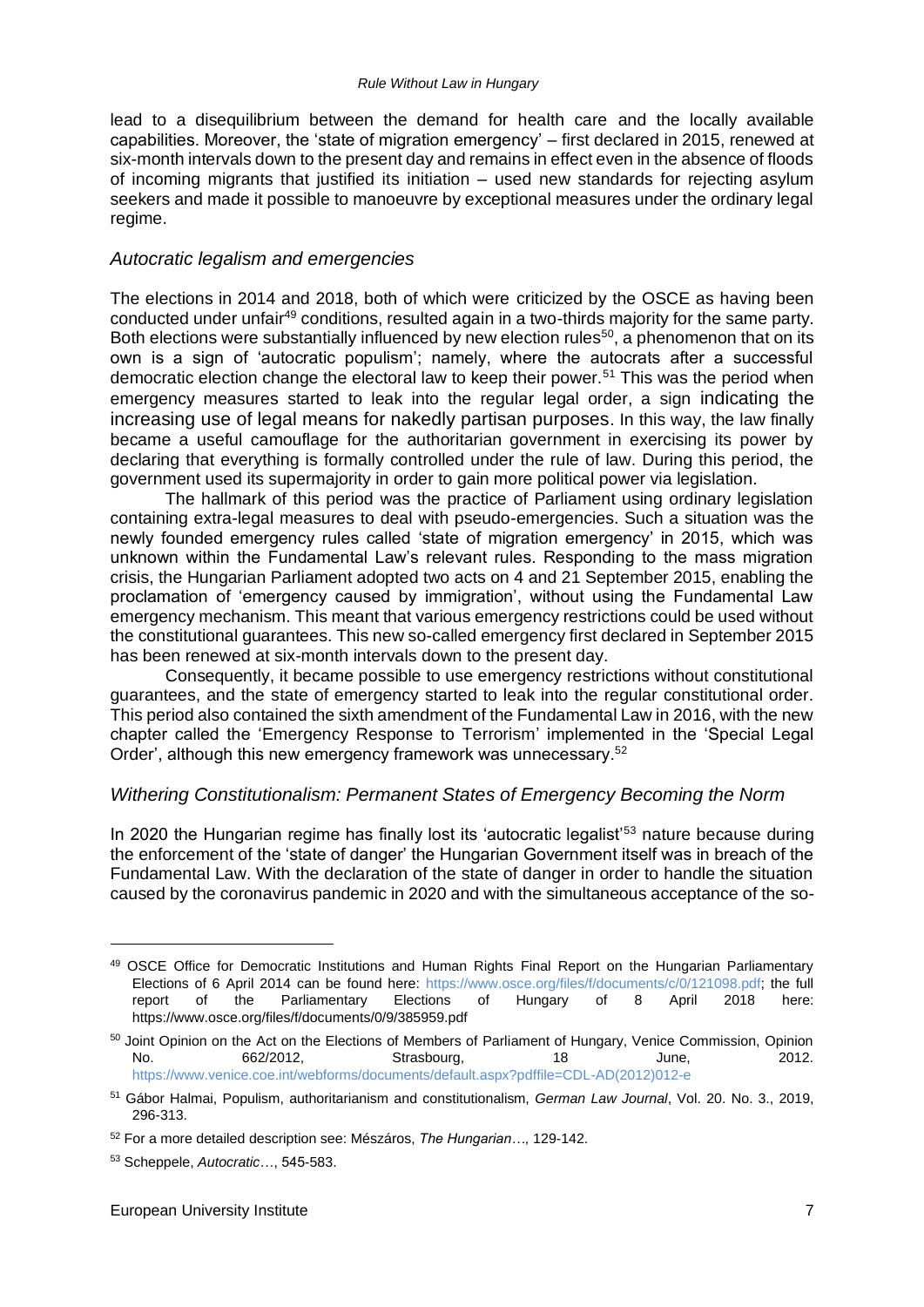called 'Enabling Act'<sup>54</sup> it became apparent that the government's main aim was to hold unconstrained power without even the slightest characteristic of constitutionalism.<sup>55</sup> After the declaration of a state of danger, during the first wave of the pandemic and under the first Enabling Act, the Hungarian Government issued more than a hundred decrees and, with its two-thirds majority in Parliament, also used ordinary legislation to handle the situation. The most controversial was the above-mentioned 'Enabling Act', which was accepted by the Fidesz supermajority in Parliament on 30 March and gave the government free rein to govern directly by decree without the constraint of the existing law. It also allowed suspension of the enforcement of specific laws, departed from statutory regulations and implemented additional extraordinary measures by decree in addition to the extraordinary measures and regulations outlined in Act CXXVIII of 2011 concerning disaster management.

However, the 'Enabling Act' lacked a constitutional basis.<sup>56</sup> According to the Fundamental Law, it is the government's authority to issue decrees that may suspend the application of certain laws or to derogate from the provisions of laws, and to take other extraordinary measures. The only role of Parliament is to give the government authorisation to extend the effect of the decree. There is no constitutional authority for Parliament to enact new laws concerning the state of danger. Therefore, Parliament had no authority to accept exceptional laws because the government has its limited power to use extraordinary measures – which are defined in the implementing act – according to the Fundamental Law.<sup>57</sup> So Parliament enacted a new law that de facto overwrites the provisions of the Fundamental Law by extending the taxation of the constitution in an act (even if this act was also adopted by the same two-thirds majority). In such a case, this law is unconstitutional because the act amends the constitution without complying with the formal prescriptions.<sup>58</sup>

#### *From Emergency Legislation to Rule by Decrees: Never-ending state of exception?*

Facing criticism from the EU, the government declared an end to the March emergency in June 2020*.* On the same June day when the government terminated the March 'state of danger,' however, Parliament passed two laws, one rescinded the parliamentary confirmation of the state of danger and the other amended the Health Act to create a new 'medical state of emergency', which is nowhere mentioned in the detailed regulation of states of emergency in the Fundamental Law.<sup>59</sup> This new form of emergency, like the state of migration emergency, was inserted into ordinary law without the constitutional scaffolding that guarantees there are serious checks on emergency powers. But the 'medical state of emergency' provided that the operation of all institutions, programmes or activities that could promote the spread of the epidemic could be suspended, gave the government the power to use special 'epidemic' measures provided in other laws, and permitted this catalogue of special powers to be

<sup>54</sup> Act XII of 2020 on Protecting against the Coronavirus

<sup>55</sup> I have already pointed out the most important concerns regarding this emergency regime in another article. See: Mészáros, *Carl Schmitt*…

<sup>56</sup> Ibid.

<sup>57</sup> Gábor Mészáros, 'COVID-19 flourishes and Hungarian constitutionalism withers', *Law against pandemic*, 10 April, 2020.

<https://lawagainstpandemic.uj.edu.pl/2020/04/10/covid-19-flourishes-and-hungarian-constitutionalism-withers/>

<sup>58</sup> Gábor Mészáros, 'The Role of Emergency Politics in Autocratic Transition in Hungary', *IACL Democracy 2020 Roundtable Blog*, November 23, 2020.

[https://www.iacl-democracy-2020.org/blog/2016/3/23/blog-post-sample-9wntn-6ye75-hwawc-xx9lz-p6k2z-y8y6h](https://www.iacl-democracy-2020.org/blog/2016/3/23/blog-post-sample-9wntn-6ye75-hwawc-xx9lz-p6k2z-y8y6h-cplw4-4bcr5-t2hdf-pt4np-nzc2g-f64jl-c53x4-d693x)[cplw4-4bcr5-t2hdf-pt4np-nzc2g-f64jl-c53x4-d693x](https://www.iacl-democracy-2020.org/blog/2016/3/23/blog-post-sample-9wntn-6ye75-hwawc-xx9lz-p6k2z-y8y6h-cplw4-4bcr5-t2hdf-pt4np-nzc2g-f64jl-c53x4-d693x)

<sup>&</sup>lt;sup>59</sup> Gábor Halmai – Gábor Mészáros – Kim Lane Scheppele: 'From Emergency to Disaster – How Hungary's Second Pandemic Emergency will Further Destroy the Rule of Law.' *Verfassungsblog*. May 30, 2020.

<https://verfassungsblog.de/from-emergency-to-disaster/>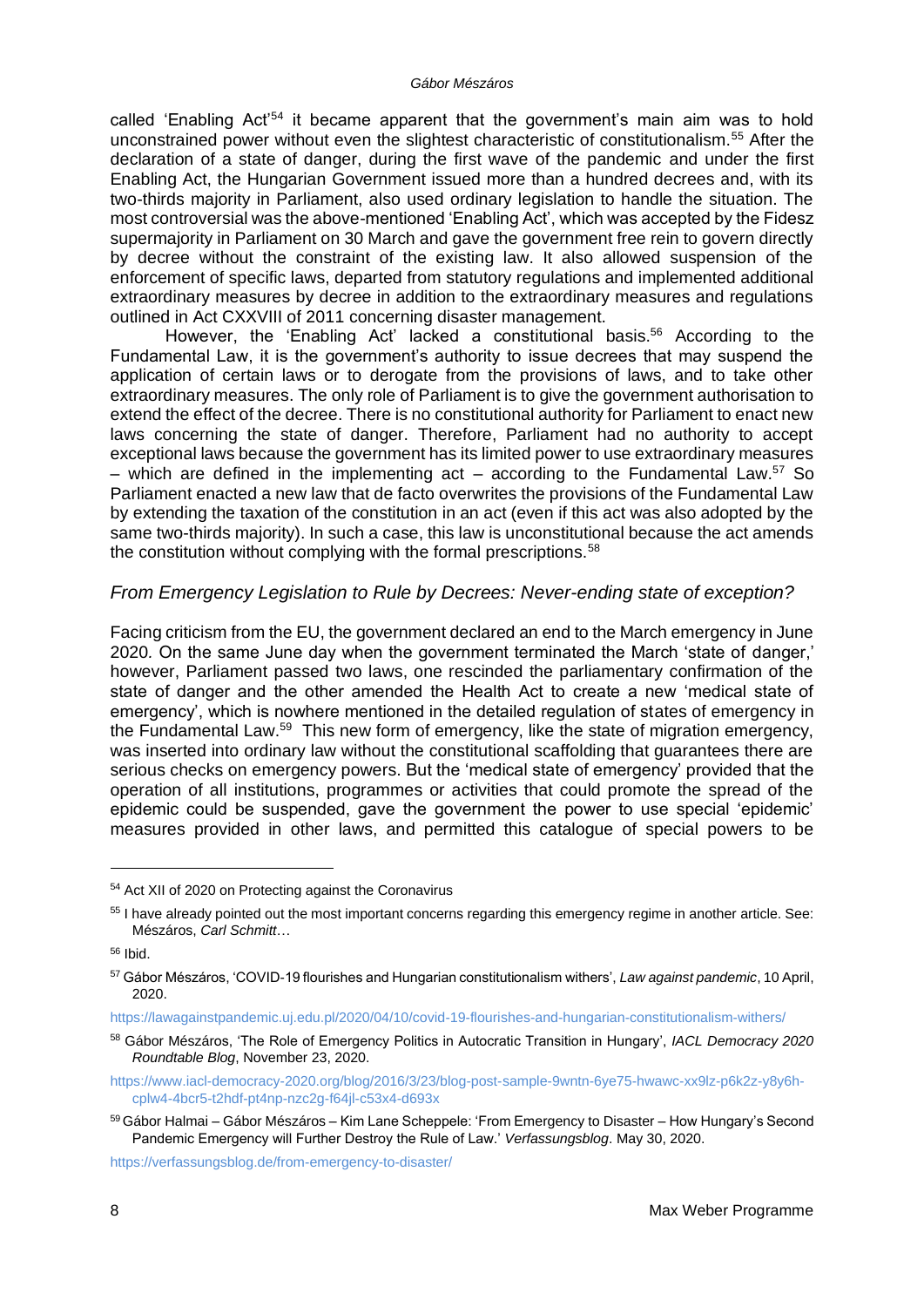supplemented by future ordinary legislation. On 17 June 2020 the government activated this newly minted 'state of medical emergency' by decree, but it seemed that, even with this unlimited power, the government did not want to accept any restrictions in order to prepare for the second, third and fourth wave of the pandemic now in effect. Without using the Health Act's new framework to handle the situation, though it was still in place to be used, the government declared a state of danger on 3 November 2020 and, soon after, Enabling Act  $II^{60}$  was passed.<sup>61</sup>

On 10 November 2020, Hungary once again entered a state of danger in which ordinary constitutional government is suspended. Although it seemed necessary to introduce a state of danger again, the measures undertaken exceeded those necessary or even relevant for coping with the problem for which they were invoked; all of them could have been undertaken under ordinary law in any event.<sup>62</sup>

Like the previous pandemic-related emergency in March 2020<sup>63</sup>, which stirred international fears, the November emergency gave the government the unlimited power to govern by decree. Unlike the previous emergency, and acknowledging international criticism, the government's extraordinary powers under the November emergency lasted only 90 days (also applied for those declared afterwards). According to the Fundamental Law, however, a state of emergency gives the government the power to issue decrees that endure for a maximum of 15 days, unless each decree is specifically renewed by Parliament. But with this new November emergency, Parliament gave its blanket endorsement to any decree that the government issues for 90 days, without the need to return to Parliament for its approval. It is flatly unconstitutional for Parliament to give a blank cheque to government to issue endless emergency decrees for 90 days without parliamentary oversight. Finally, Parliament also lacked the authority to prolong the declaration of the state of danger itself, although its November emergency law did so.<sup>64</sup>

As the 90day effect of Enabling Act II passed, the government declared a state of danger again (for the third time in almost one year)<sup>65</sup>, on 8 February 2021, but this 'new' state of danger simply renewed the restrictions of the former decree<sup>66</sup>. Soon after, the National Assembly accepted Enabling Act III<sup>67</sup>, which, like the previous pandemic-related emergencies, gave nearly unlimited power to the government until 22 May 2021. Before the end of the 90-day effect of the law – the deadline given by the two-thirds majority itself – on 19 May 2021 Parliament accepted an amendment of Enabling Act III. According to the latter modification the emergency measures were to remain in force until September 2021, because as the Minister of Justice Judit Varga asserted 'bolstered defences are indispensable' as new virus mutations were present in Hungary.<sup>68</sup> According to the act, the state of exception is prolonged for more than 3 months, however nearly all restrictions were dissolved by the government during the

<sup>&</sup>lt;sup>60</sup> Act CIX of 2020 on Protecting against the Second Wave of the Global Coronavirus Pandemic

<sup>61</sup> Viktor Kazai: Power Grabs in Times of Emergency, *Verfassungsblog*, November 12, 2020.

<https://verfassungsblog.de/power-grab-in-times-of-emergency/>

<sup>62</sup> Gábor Halmai – Gábor Mészáros – Kim Lane Scheppele: So It Goes – Part I, *Verfassungsblog*, November 19, 2020.

<https://verfassungsblog.de/so-it-goes-part-i/>

<sup>63</sup> Halmai –Scheppele: Don't be Fooled by Autocrats, *Verfassungsblog,* April 22, 2020. https://verfassungsblog.de/dont-be-fooled-by-autocrats/

<sup>64</sup> Halmai-Mészáros-Scheppele, *So it...*.

<sup>65</sup> Government Decree no. 27/2021. (I. 29.)

<sup>66</sup> Government Decree no. 478/2020. (XI. 03.)

<sup>&</sup>lt;sup>67</sup> Act I of 2021 on Protecting against the Global Coronavirus Pandemic

<sup>68</sup> https://abouthungary.hu/blog/a-busy-day-in-the-hungarian-parliament-laws-regulating-foreign-universities-andforeign-funded-ngos-follow-european-examples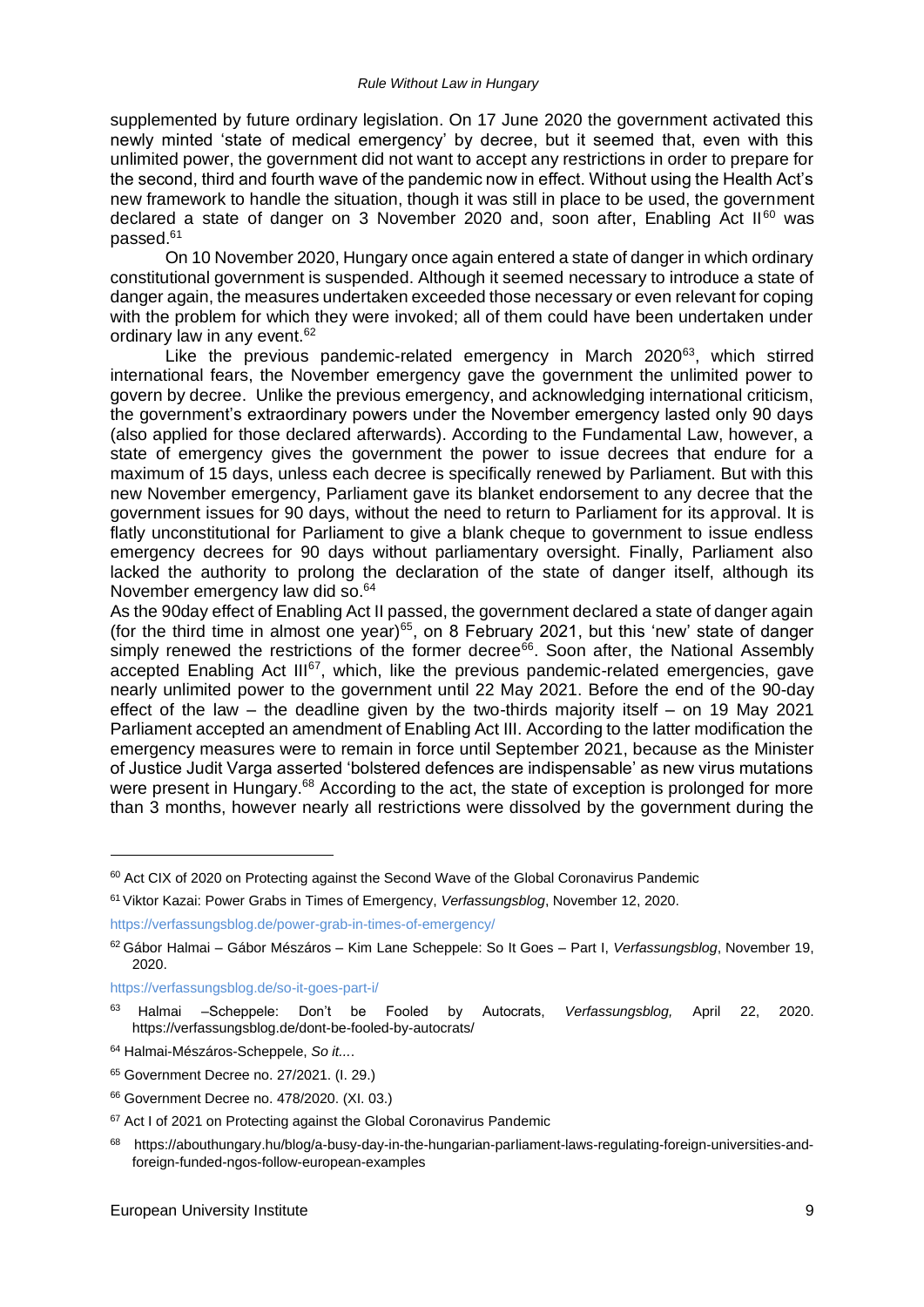summer.<sup>69</sup> As Prime Minister Viktor Orbán, on 21 May 2021 on the Kossuth Radio Programme 'Good Morning Hungary', anticipated: after there were 5 million vaccinated people many restrictions would be lifted, including the obligatory, universal outdoor mask-wearing restrictions and the curfew.<sup>70</sup> Although the state of medical emergency was still in effect, the Orbán government introduced again an amendment to the sunset clause of Enabling Act III on 30 September 2021, which has declared that the act itself (with emergency restrictions) will be effective at least until 1 January 2022. However, this system, which enables the government (in practice the Prime Minister) to rule by decree and therefore enjoy nearly unlimited power – with exemptions such as the application of the Fundamental Law may not be suspended, nor may the functioning of the Constitutional Court be restricted – does not serve effective protection. For example, instead of the dictatorial wielding of power, universal mask-wearing restrictions were included only in the middle of November when the fourth wave was already taking victims and morbidity started to reach the same numbers as we had seen in March. $<sup>71</sup>$ </sup> Not to mention that before the autumn the Government Decree no. 457/2021. (VII. 3.) made clear exemptions from emergency restrictions (most importantly from the restriction of right to assembly) in order to legalize various mass events such as the fireworks and commemorations in relation with the founding of the state; the  $52<sup>nd</sup>$  International Eucharistic Congress in Budapest; the FEI Driving European Championship for four in hand; or One with Nature, the World of Hunting and Nature Exhibition which, according to government sources, has been visited by 616 thousand people<sup>72</sup>, a number which is apparently relevant to the increasing cases of infection.

# *Regulating the Exception*

During the second wave of the coronavirus pandemic the government also submitted the ninth amendment of the Fundamental Law under the state of danger regime, which rewrote the structure of the 'Special Legal Orders', although the new rules will come into force only in 2023. The most important change was the abolition of The National Defence Council from the State of National Crisis, which latter special legal order will also be repealed. The National Defence Council is supposed to govern in a state of national crisis, especially if Parliament cannot meet, in order to ensure the continuation of representative government even in adverse circumstances. During this special legal order, the government was supposed to convene this Council, which was to consist not only of the prime minister and president but also parliamentary leaders and the leaders of the opposition.<sup>73</sup>

The new Special Legal Orders chapter compressed the current six special legal orders into three. The 'state of national crisis', the 'state of preventive defence' and 'unforeseen intrusion' from the present constitution will be collapsed into a new 'state of war' category while the 'state of emergency' and the 'state of danger' will retain their titles, although with relevant modifications in the circumstances in which they can be invoked. Regardless of which new emergency is invoked, however, it is evident that the government will play a central role in all

<sup>69</sup> [https://abouthungary.hu/news-in-brief/4-790-996-people-have-so-far-been-vaccinated-against-covid-19-in](https://abouthungary.hu/news-in-brief/4-790-996-people-have-so-far-been-vaccinated-against-covid-19-in-hungary)[hungary;](https://abouthungary.hu/news-in-brief/4-790-996-people-have-so-far-been-vaccinated-against-covid-19-in-hungary) https://abouthungary.hu/news-in-brief/4-898-866-people-have-so-far-been-vaccinated-against-covid-19-in-hungary

<sup>70</sup> https://hungarytoday.hu/orban-restrictions-lifted-hungary-coronavirus-5-million-vaccinated/

 $71$  Although the share of fully vaccinated population reached 60 percent, in the middle of November 2021 the daily infection cases were getting close to the peak of the third wave of the pandemic. See: Eszter Zalán: Central Europe struggles with new Covid-19 wave, *Euobserver*, 18 November 2021, https://euobserver.com/coronavirus/153548

<sup>72</sup> https://onewithnature2021.org/en/news/the-series-of-programs-has-attracted-a-total-of-over-one-and-a-halfmillion-visitors

<sup>73</sup> Halmai-Mészáros-Scheppele, *So it*…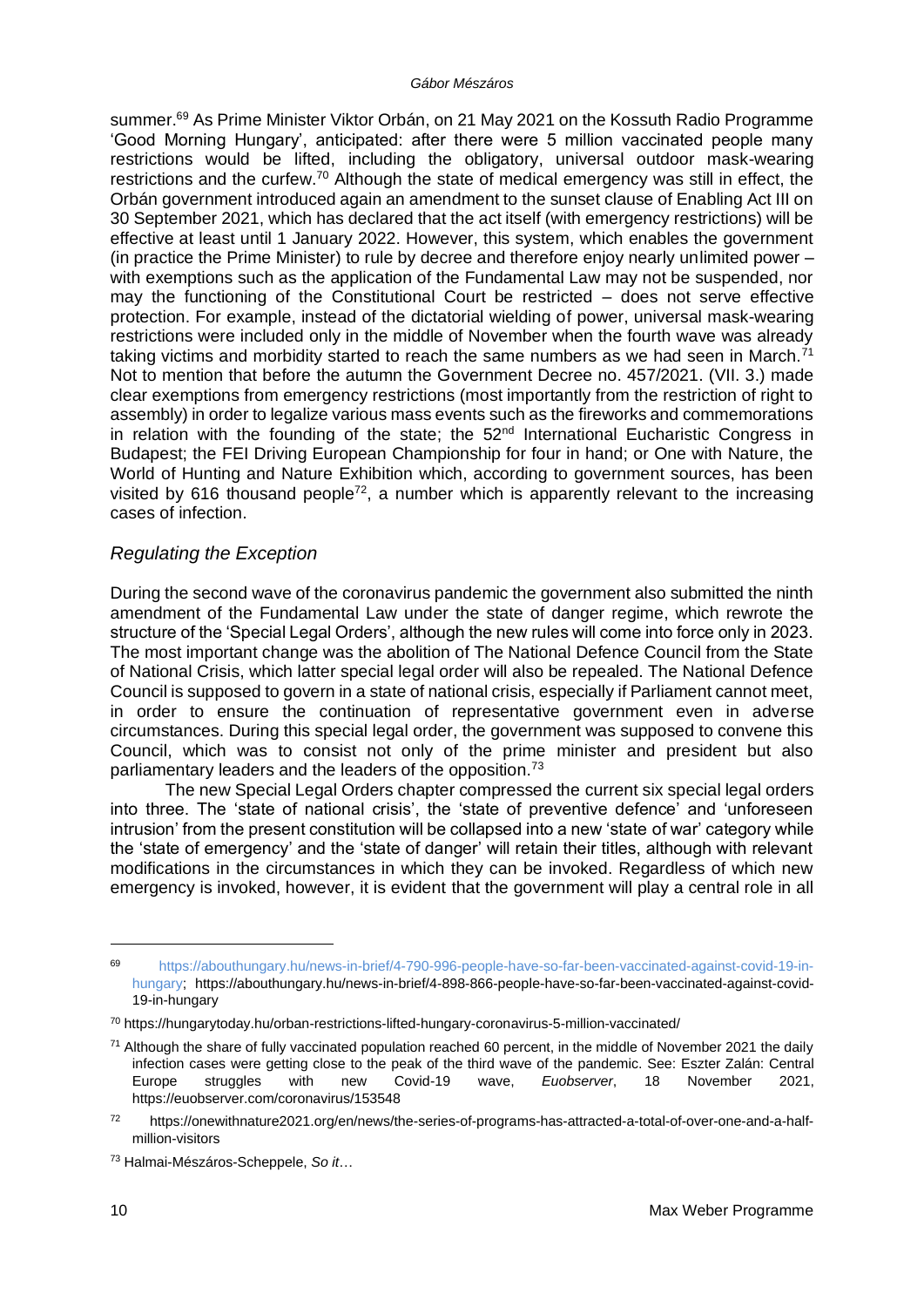#### *Rule Without Law in Hungary*

three.<sup>74</sup> Under the new emergency regimes, the government shall exercise the rights delegated by Parliament and may rule with special decrees. That is what the government has done mostly unconstitutionally under all real- and fake-emergencies to date, so this authorizes the prime minister to govern in this way going forward.<sup>75</sup> Perhaps the most important elements in the revised constitutional regulation of special legal orders are the new provisions that substantially broaden the situations in which these emergencies can be declared.<sup>76</sup> Under the present constitution, the declaration of a 'state of emergency' requires the presence of 'armed actions' and/or 'violence committed by force of arms or by armed groups.' The amendment removes this requirement by declaring that a 'state of emergency' may be declared in the event of any action aimed at overthrowing the constitutional order or for seizing exclusive control of power, or in the event of serious illegal activity that poses a threat to the safety of life and property on a massive scale. It seems that the scope of the new provision has been greatly widened to include non-violent threats, therefore the bar for declaring such an emergency has been lowered. The most crucial element of this new 'state of emergency' is that it may be declared in the event of 'overthrowing' ('felforgatás') the constitutional order. But 'felforgatás' is a concept previously unknown in Hungarian law and it has no clear definition. Therefore, the constitutional amendment rewriting the rules on special legal orders gives the government broad, vaguely defined new powers with even fewer checks and balances to use.

#### *An ineffective judicial review*

Modern emergency regimes, especially under the European continental doctrine, believe that the constitutional regulation of emergencies helps to handle the threat effectively but also prevents the abuse of exceptional powers.<sup>77</sup> It is also important for the judiciary to review the constitutionality of the existence of the emergency itself and the emergency measures taken by the government. Although the Fundamental Law has no exact provision that clearly prescribes for the Constitutional Court to attend to this task, according to Article 54 the functioning of the court may not be restricted under a special legal order. Therefore, it seems evident that the Constitutional Court can review the constitutionality of the state of danger and the emergency decrees as well. However, in 2020, during the first wave of the coronavirus pandemic, when emergency laws were for the first time introduced, the court was reluctant to

<sup>74</sup> According to the new Article 49 of the Fundamental Law the Parliament with a two-thirds majority of the votes of all members may declare a state of war in the event of the proclamation of a military conflict or threat of war, in the event of armed aggression from abroad, an act equivalent to an external armed attack, and an imminent threat thereof, or for the purpose of fulfilment of an alliance treaty obligation of collective defence. Parliament with the same two-thirds majority may declare a state of emergency under Article 50 in the event of any action aimed at overthrowing, overturning the constitutional order or for seizing exclusive control of power, or in the event of a serious illegal activity that poses a massive threat to the safety of life and property on a massive scale. The state of emergency may be declared for thirty days but can be extended by thirty days with the vote of two-thirds of all Members of Parliament, if the reasons giving rise to the declaration of the state of emergency persist. Finally, the state of danger may be declared by the Government for thirty days in the event of a serious incident – in particular a natural or industrial disaster – endangering lives and property, or in order to mitigate the consequences thereof. The Government may extend the state of danger by thirty days under the authorization by the two-thirds majority of Parliament, if the reasons giving rise to the declaration of the state of danger persist.

<sup>75</sup> See: Halmai – Mészáros – Scheppele, *So it*...

<sup>76</sup> *Ibid*.

 $77$  There are at least two main theories on how to handle emergencies: first, there are those who prefer crisis management and accept that no legal provisions should constrain the exceptional power; second, there are those who claim that there should be legal, constitutional norms that regulate the emergency. Among the latter 'group' there are those who claim that exceptional government – although separated from regular government – has to be regulated by constitutional provisions and those who believe that special laws or executive measures are better able to confront the threat. See: John Ferejohn – Pasquale Pasquino: The Law of the Exception: A Typology of Emergency Powers, *International Journal of Constitutional Law* 2, 2004, 210-239, 229.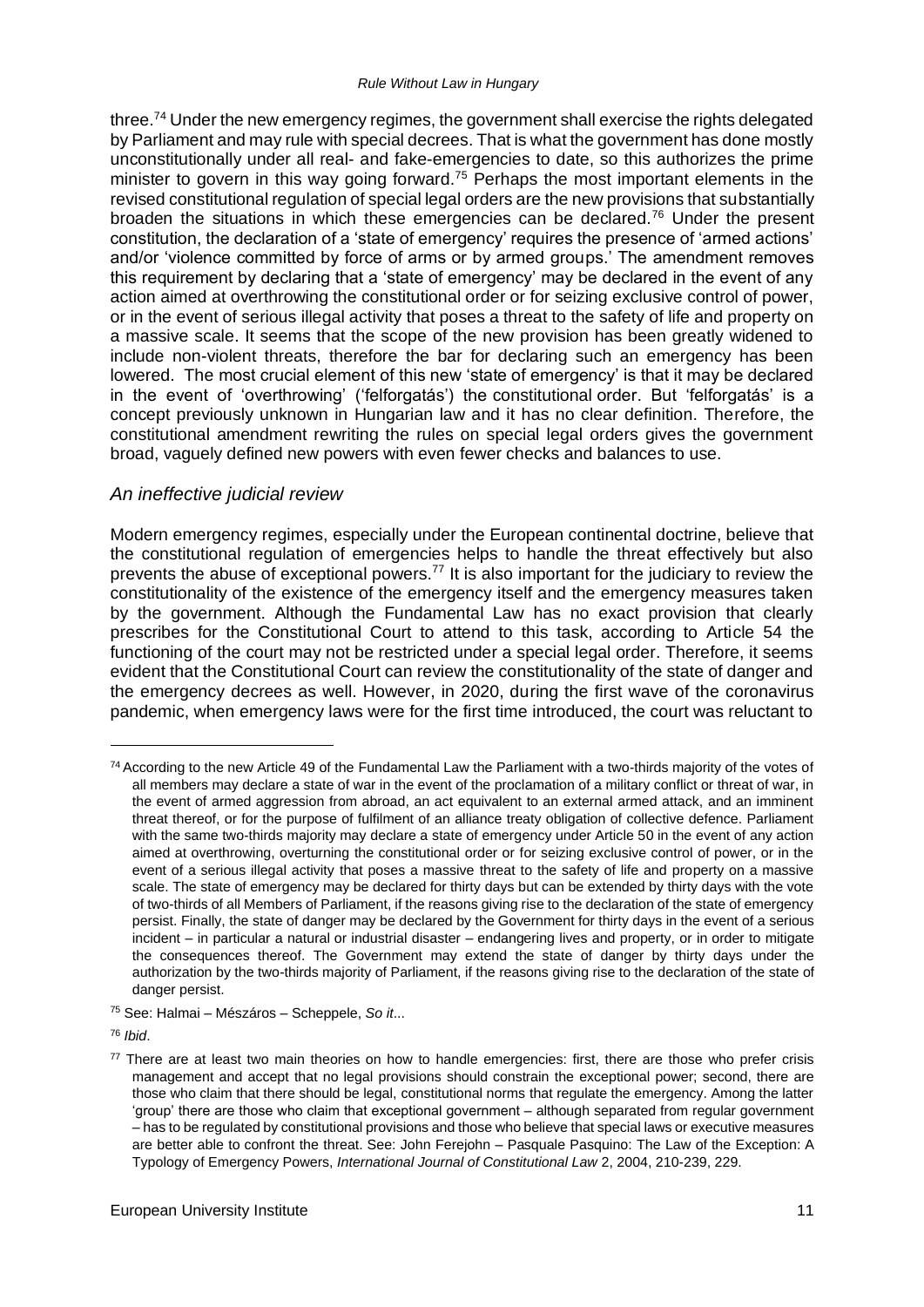#### *Gábor Mészáros*

review several important emergency decrees issued by the government. While Hungarian NGOs urged the government to establish strict deadlines for constitutional review procedures in order to ensure the effective supervision of emergency legislation, the government failed to react and the Constitutional Court decided on several complaints only when the state of danger was already terminated, which resulted in a series of inadmissibility decisions. This was the case, for instance, of the decree on new labour law legislation<sup>78</sup> and also the extended deadline for fulfilling all kinds of freedom of information requests. The latter decree providing a 45 + 45 day deadline for data managers to issue public interest data was reintroduced to the legal system in November 2020,  $^{79}$  just days after the court published its inadmissibility decision on the previous decree.<sup>80</sup> In April, 2021, after around a one-year saga, the Constitutional Court did not find the decree unconstitutional. $81$  This means that there is no effective control on the emergency government, neither Parliament (with the Fidesz-KDNP two-thirds majority in it) nor the Constitutional Court can guarantee to restore normalcy and rule of law.

# **Conclusion**

States of emergency have by now become normalized in Hungary, so the government has introduced a new constitutional amendment that rewrites the entire section of the constitution regulating them. Under the new changes, any role for Parliament during emergencies disappears and the government can govern alone. In addition, the situations in which emergencies can be declared have been expanded so that it will be easier to meet the threshold for declaring an emergency in the first place. The constitution will now magically fix all of the unconstitutional emergencies that have been accumulating since 2015, demonstrating once again that if the government keeps engaging in unconstitutional behaviour, the constitution can be changed to regularize it.<sup>82</sup>

In Hungary, it seems that 'unorthodox' demonstrations were used to strengthen the government's political power in the framework of antiterrorist measures. Therefore, the emergency response to terrorism became a new special legal order in 2015 but it was not a direct answer to a real threat rather than a countrywide campaign against mass migration<sup>83</sup>. It also became evident by 2020 that the government favours the use of so-called emergency measures outside the emergency provisions of the Fundamental Law. Not to mention that in the shadow of the coronavirus pandemic the government has started to use 'Special Legal Order' (namely the state of danger) and also ordinary legislation simultaneously to handle the situation, as we have seen during the acceptance of the so-called 'Enabling Act'<sup>84</sup>. When the 'state of danger' was declared again in November 2020, it brought to three the number of current emergency regimes in effect in Hungary. The 'state of migration emergency,' initiated in 2015, is nowhere mentioned in the detailed regulation of Special Legal Orders in the Fundamental Law. It has been perpetually renewed and remains in effect even in the absence of floods of incoming migrants that justified the initiation of this state of emergency in the first place.<sup>85</sup> When Parliament (with the assistance of government) repealed the said act and therefore formally ended the state of danger, enacting at the same time an amendment to the Health Act with the introduction of another kind of quasi-emergency situation, we can translate

<sup>78</sup> CC Decision 3326/2020. (VIII. 5.) AB

<sup>79</sup> Government Decree no. 521/2020. (XI. 25.)

<sup>80</sup> CC Decision 3413/2020 (XI. 26.) AB

<sup>81</sup> Case no. IV/100/2021.

<sup>82</sup> Halmai-Mészáros-Scheppele, *So it..*.

<sup>83</sup> Mészáros, *The Hungarian*... 129-142.

<sup>84</sup> Gábor Mészáros, 'Rethinking the Theory of State of Exception after the Coronavirus Pandemic? – The Case of Hungary', *Regional Law Review*, Ius Nullo Continetur Loco, Belgrade, 2020, 91-100.

<sup>85</sup> See: Halmai-Mészáros-Scheppele *So it…*.; Mészáros, *The Hungarian*…,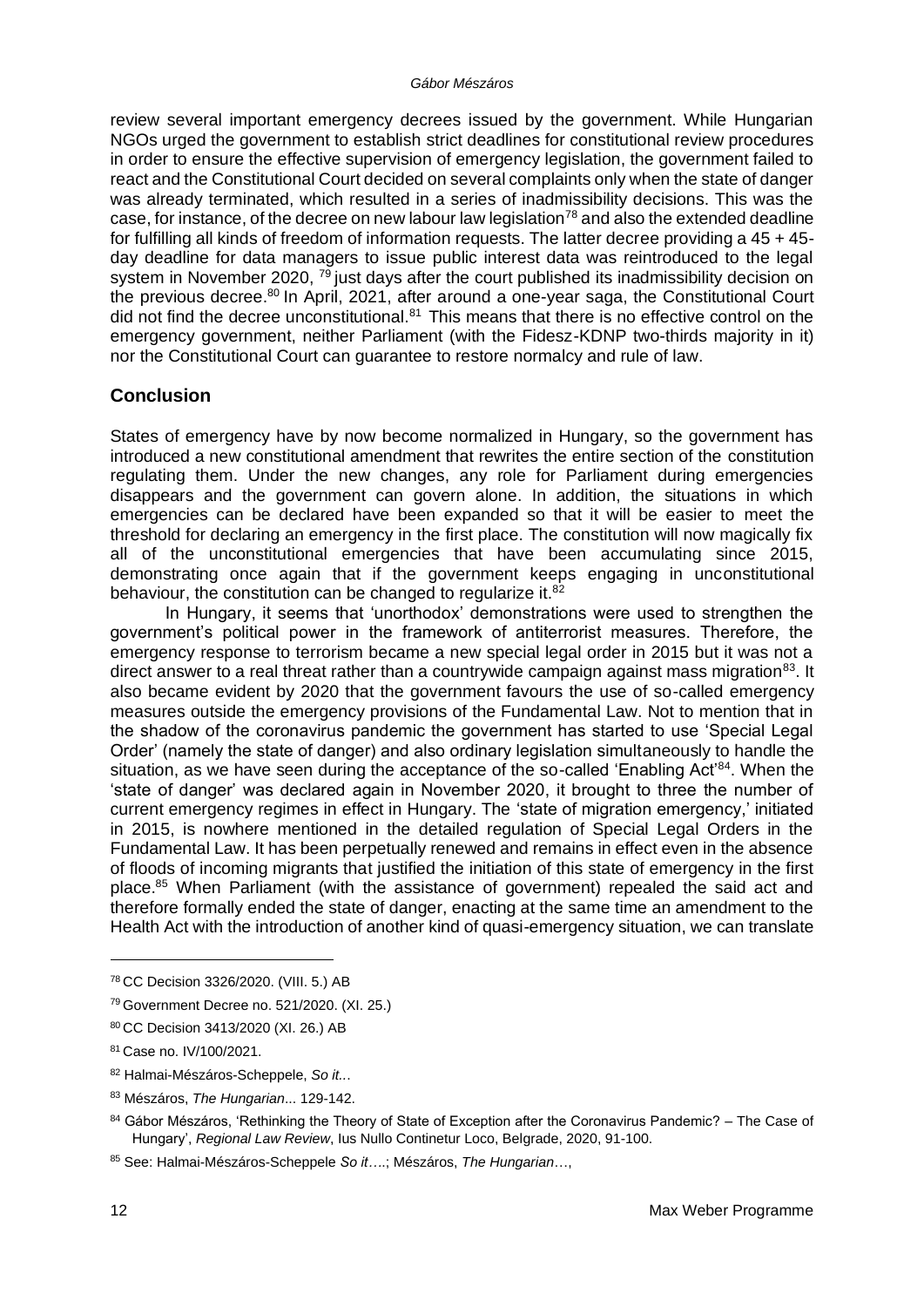it as a 'state of medical emergency.<sup>'86</sup> The new regulation awarded nearly unlimited power to the government without any superficial requirement that Parliament approves of the decrees issued to carry out the recent emergency. $87$  The government declared a state of danger again using the Fundamental Law's emergency mechanism with Act I of 2021, again for 90 days, however – as I've explained – this was prolonged until September 2021 and with a new amendment until January 2022, but the Act is not observant of minimal legislative requirements and therefore dies not comply with the rule of law. It seems that abusive constitutional issues – such as formal legality – are no longer important and not a decision of the government: the prime minister is above the rule of law. Between 2010 and 2020 autocratic legalism determined the ordinary legal order while the permanent state of emergency gradually occupied the law itself. Although formal restrictions seemed to be important for the government to present the 'façade of rule of law' at an international level, especially to demonstrate the existence of it for the European Union, the pandemic constantly evoked (or prolonged) the state of danger without valid constitutional authorization, showing that unconstrained political power is more important than demonstrating 'legality' is still alive in Hungary.

These are clear signs suggesting that the threshold between emergency and normalcy has faded. The government is systematically using emergency powers as ordinary everyday authorizations, instead of relying sparingly on the emergency powers provided for in the Fundamental Law, which have built-in protections against abuse. It seems that the Hungarian Government's response is perhaps the most extreme example of executive overreach<sup>88</sup> from a legal point of view. Although it is easy to uncover some elements of executive underreach<sup>89</sup> as well if we consider the exemptions from emergency restrictions within the Government Decree no. 457/2021. (VII. 3.). Unfortunately, as we have seen during the fourth wave, these measures are supporting political ambitions instead of serving effective protection against the disease. We can hardly figure out which actions taken by the government are 'ordinary' and which are 'emergency' measures.<sup>90</sup> Through real and quasi-state of emergencies, the government has yet to become the supreme and sole power of the political nation.

The Hungarian 'Special Legal Orders' are not open-ended, but the government neglected the constitutional guarantees. This is a significant question: why did the government, with its two-thirds majority in Parliament, enact new so-called emergencies instead of using the Fundamental Law's special mechanism? Or why is government using emergency measures for an indefinite period as we have seen during the COVID-19 pandemic? This government is loudly proclaiming that it is committed to the rule of law, so this situation of growing numbers of unconstitutional states of emergency must be remedied.

It also seems that this story is not just about the misuse of emergency measures but about the abuse of rule of law. Most importantly, the government has stated many times that the rule of law mechanism is false because there are various meanings of this phenomenon. This is the main reason why government has amended the constitution nine times till now; implemented emergency measures into ordinary acts; or upheld the Constitutional Court, which is fully engaged with the Fidesz party etc. It appears more important than anything else to strengthen their political power as early as possible and this is not a problem if it means that extra-legality is becoming the norm. At a European level it means that the

<sup>86</sup> Mészáros, *Carl Schmitt*…

<sup>87</sup> Halmai-Mészáros-Scheppele, *So it...*

<sup>88</sup> Kim Lane Scheppele – David Pozen, Executive Overreach and Underreach in the Pandemic, in *Democracy in Times of Pandemic – Different Futures Imagined*, Miguel Poiares Maduro and Paul W. Kahn (eds.), Cambridge University Press, Cambridge, 2020, 38-53.

<sup>89</sup> As for this thesis populist leaders such as Donald Trump and Jair Bolsonaro refused to act accordingly, belittled the significance of the threat although one might have expected that populist leaders welcome the crisis as an opportunity that give them to centralize executive power. See: Scheppele – Pozen, *Executive*… 89.

<sup>90</sup> Halmai-Mészáros-Scheppele, *So it...*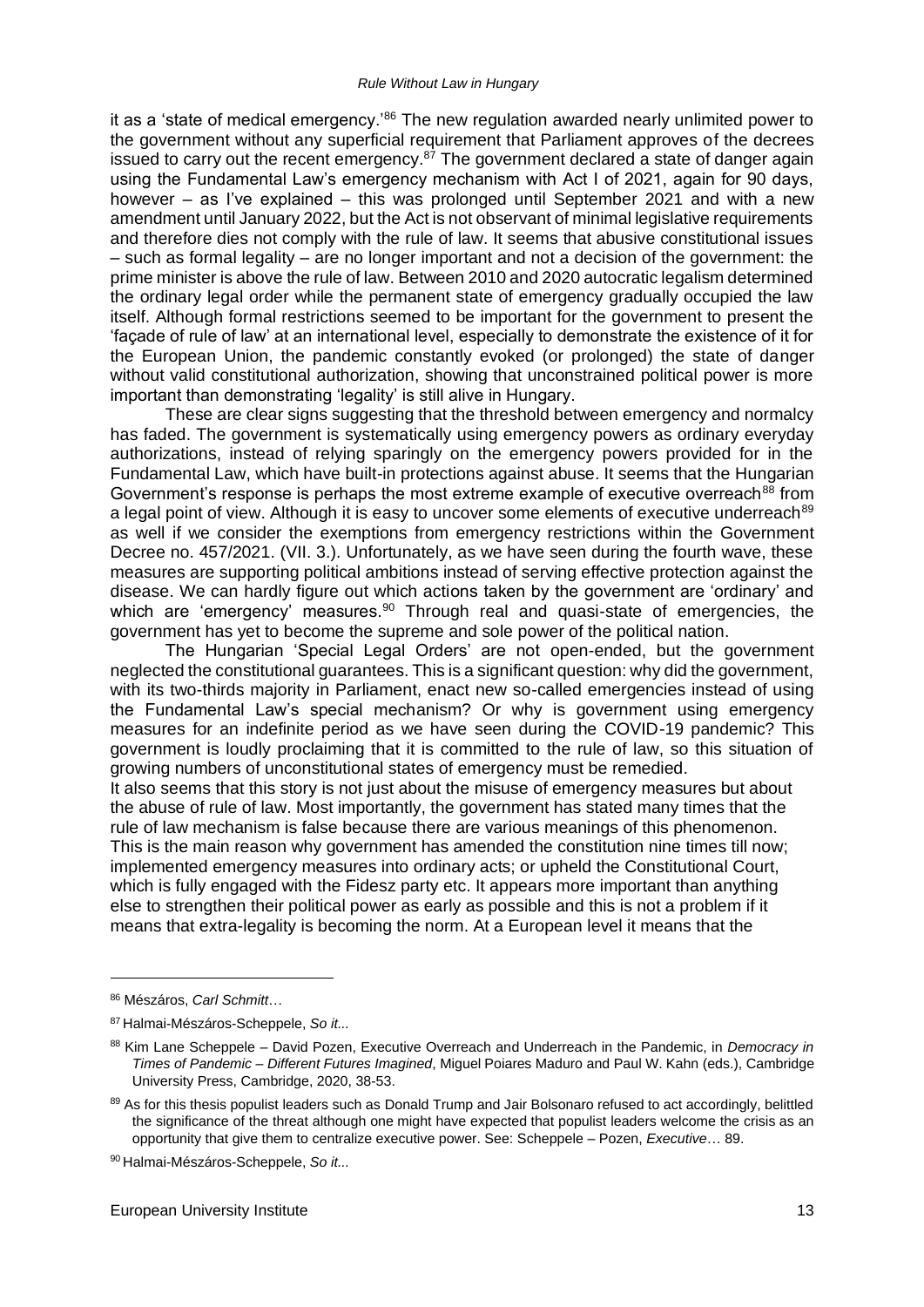#### *Gábor Mészáros*

reference to rule of law today is formally also invalid because the government does not respect its own constitution and its own theory on the rule of law.

What the government is doing in the name of 'handling the emergency'  $-$  as we have seen  $$ includes various unconstitutional measures, which means that the government itself breaches its 'own' Fundamental Law, this is the reason why I refer to rule without law instead of abusive constitutionalism or rule by law. According to Article 54 (par. 2) of the Fundamental Law the application of it may not be suspended under a special legal order (nor may the functioning of the Constitutional Court be restricted). Furthermore, paragraph 3 of the same article declares that if the conditions for declaration of any special legal order no longer apply it shall be terminated by the body competent to introduce it. This is a widely accepted criterion of states of emergency, which has determined the institution since the Ancient Romans.<sup>91</sup> The constitutional concerns surrounding the Enabling Acts and the latest amendment of the third means at least two things: first, the Hungarian abusive permanent state of emergency is basically a pre-emptive one, although it is prohibited in constitutional democracies<sup>92</sup>; and second, by prolonging the exception for an indeterminate period and enabling emergency measures to be effective even when the state of danger is repealed by the government, is not just contrary to the rule of law, because of vagueness, but is equal with a dictatorial exercise of power. This is also against the Fundamental Law itself because, according to Article 54, when the special legal order no longer applies it should be terminated. The only constitutional reading of this provision is that with the declaration itself and the special emergency measures, government decrees also must be terminated. There is no authority to hold the scope of emergency decrees after the state of danger itself is repealed. The Enabling Acts are unbefitting with the rule of law, the government decrees are clear signs of rule without law, which in this context means that the emergency legislation lacks constitutional entitlement. The reasons for unconstitutionality of the state of danger itself and the emergency decrees should be separated. According to the former it is unconstitutional because based on Enabling Acts (enacted by Parliament), which not only gave the authority for the government to uphold the effect of emergency decrees after the fifteen-day period, but also prolonged the state of danger itself for an undefined period or for 90 days.

As I mentioned a year ago 'the state of danger has become a tool in a way that it can be used to ignore or defeat the so-called (political) enemies<sup>'93</sup>, which statement is still valid. However, I should add one minor element to this argument: the government is now enjoying unlimited power and rule by decree, it seems that at least in Hungary the new authoritarians have finally started to use extra-legal measures without amending the constitution<sup>94</sup>, and 'constitutional dictatorship' as described by Rossiter has finally lost its 'constitutional' nature. This style of emergency government even lacks the substance of 'exceptionalism', which is grounded in the claim that ordinary rules can hardly apply during exceptional times. The call for exceptional measures, and by suspending exceptionalist conceptions of emergency, exempt government from accountability, when this is the central element of responsibility. According to Sarat responsibility and responsible government means that political leaders act

<sup>91</sup> The most important requirement is that 'special legal order and the restrictions on fundamental rights should not last longer than necessitated by the conditions which triggered the declaration of emergency and

should aim to restore constitutional normalcy'. See: Sajó – Uitz, *The Constitution*…, 431.

<sup>92</sup> Greene, *Permanent*..., 25.

<sup>93</sup> Mészáros, *Carl Schmitt*..., 89.

<sup>94</sup> In recent years it has become accepted among scholars that attacks on democracy have a 'legalist tinge.' It means that instead of using extra-legal mechanisms, today's autocrats prefer formal or informal constitutional change and ordinary legal mechanisms to remake the constitutional order for their political benefits. See: Scheppele, *Autocratic*… 560-562; Landau, *Abusive*… 191; David Landau – Rosalind Dixon, Abusive Judicial Review: Courts Against Democracy, *University of California Davis Law Review* 53, 2020, 1313-1387, 1315; Ozan O. Varol, Stealth Authoritarianism, *Iowa Law Review* 100, 2015, 1673-1740, 1676-1677.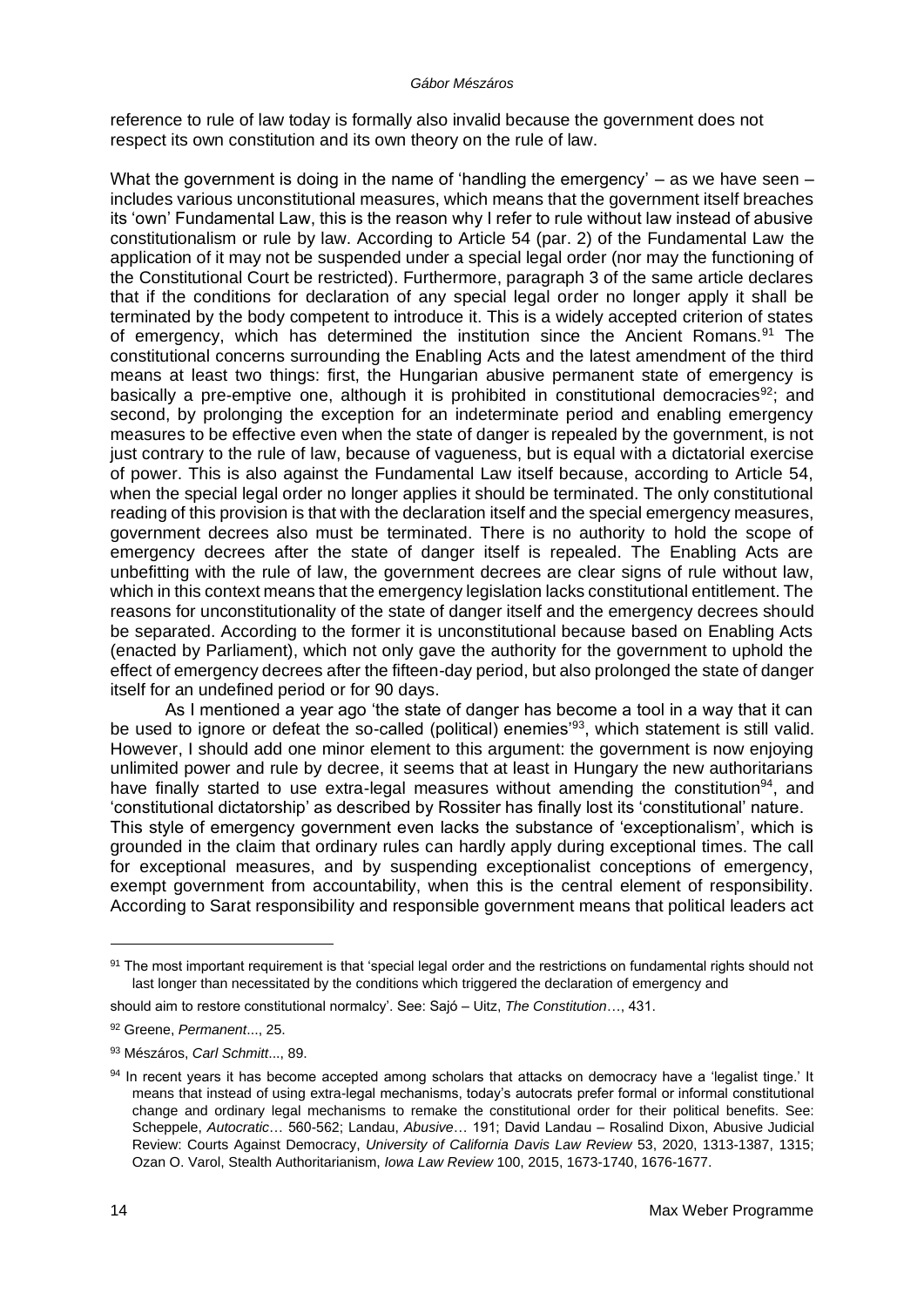on behalf of their citizens, <sup>95</sup> and not solely for political benefits of their own. This attitude has not led only to an abusive permanent state of emergency, when extra-legality has also evolved outside the legal sphere, the dictator, after suspending the existing legal order, has finally started to operate outside his own constitution.

<sup>95</sup> Sarat, *States of...*, 20.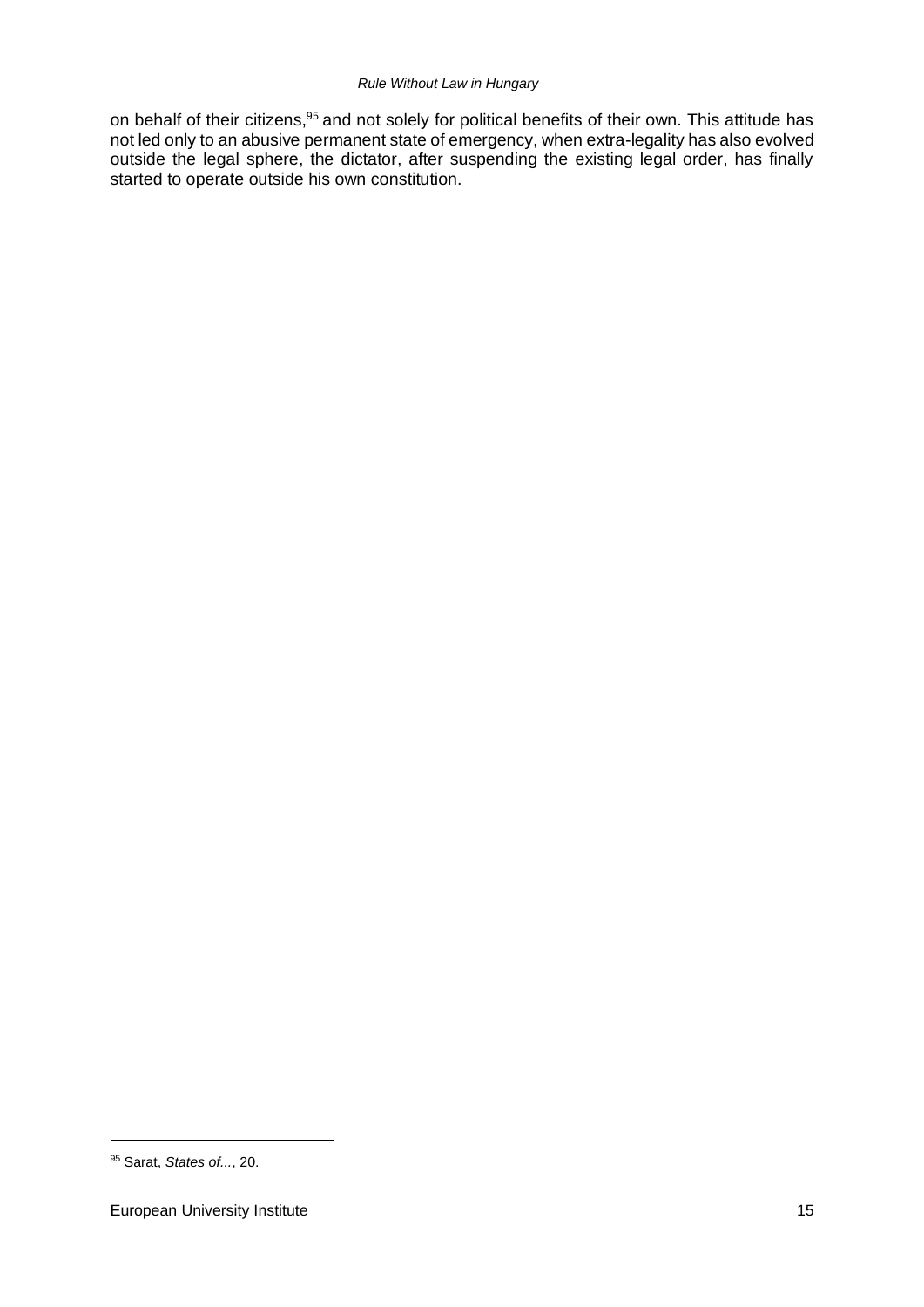#### **APPENDIX**

(The current pseudo and real emergency powers have become hard to track, the following timetable is an attempt to list them all.)

|                                                     | <b>Effective</b>                                | <b>Declared</b><br>by                                                      | <b>Most important restrictions</b>                                                                                                                                                                                                                                                                                                                                                                           | <b>Remarks</b>                                                                                                                                                                                                                                                                                                                                                                                                                                                                                                                                                                                                                                                                                                                                                                                                                                                                                                                                                                                                                                                                                                                                                                                                                                                                                                                                                                                                                                                                                                                                           | Ordinar<br>y law | <b>Special</b><br>legal<br>order |
|-----------------------------------------------------|-------------------------------------------------|----------------------------------------------------------------------------|--------------------------------------------------------------------------------------------------------------------------------------------------------------------------------------------------------------------------------------------------------------------------------------------------------------------------------------------------------------------------------------------------------------|----------------------------------------------------------------------------------------------------------------------------------------------------------------------------------------------------------------------------------------------------------------------------------------------------------------------------------------------------------------------------------------------------------------------------------------------------------------------------------------------------------------------------------------------------------------------------------------------------------------------------------------------------------------------------------------------------------------------------------------------------------------------------------------------------------------------------------------------------------------------------------------------------------------------------------------------------------------------------------------------------------------------------------------------------------------------------------------------------------------------------------------------------------------------------------------------------------------------------------------------------------------------------------------------------------------------------------------------------------------------------------------------------------------------------------------------------------------------------------------------------------------------------------------------------------|------------------|----------------------------------|
| <b>State</b><br><b>of</b><br>migration<br>emergency | 9 <sup>th</sup><br>From<br>of March<br>$2016 -$ | 41/2016.<br>Government<br>al Decree on<br>9 <sup>th</sup> of March<br>2016 | Temporary appropriation on moveable and<br>immoveable assets of any business<br>association over which the State or any<br>municipal government exercises right of<br>ownership.<br>Those who carry out official police business<br>and the Hungarian Armed Forces may<br>participate in the registration of asylum<br>applications.<br>Accelerated process for refugee seekers<br>with less legal remedies. | Gov. may declare<br>by decree<br>by the<br>recommendation of the Minister, upon the<br>initiative of the national chief of police and the<br>head of the refugee authority.<br>May be declared covering the entire territory of<br>Hungary, or specific parts of Hungary when the<br>following conditions are fulfilled: the number of<br>asylum-seekers entering Hungary exceeds 500<br>per day on a monthly average, 750 per day on<br>an average of two consecutive weeks, or 800<br>per day on a weekly average. It was also<br>possible to declare this kind of 'state of<br>emergency' if the number of persons in the<br>transit zones of Hungary, other than the<br>persons participating in providing care for the<br>aliens, exceeds 1000 per day on a monthly<br>average, 1500 per day on an average of two<br>consecutive weeks, or 1600 per day on a<br>weekly average. Apart from the above-<br>mentioned cases it was also possible to<br>declare a 'state of migration emergency' where<br>any migration-related situation develops in any<br>municipality that represents a direct threat to<br>public security, public safety or public health in<br>that community, in particular if a riot or similar<br>disorder breaks out in the community or in a<br>reception centre located in the immediate<br>vicinity of that community, or in any other<br>facility for the accommodation of aliens, or if<br>any violent acts are committed.<br>These criteria were not fulfilled for years,<br>however the SoME was renewed at six-month | $\sqrt{ }$       | X                                |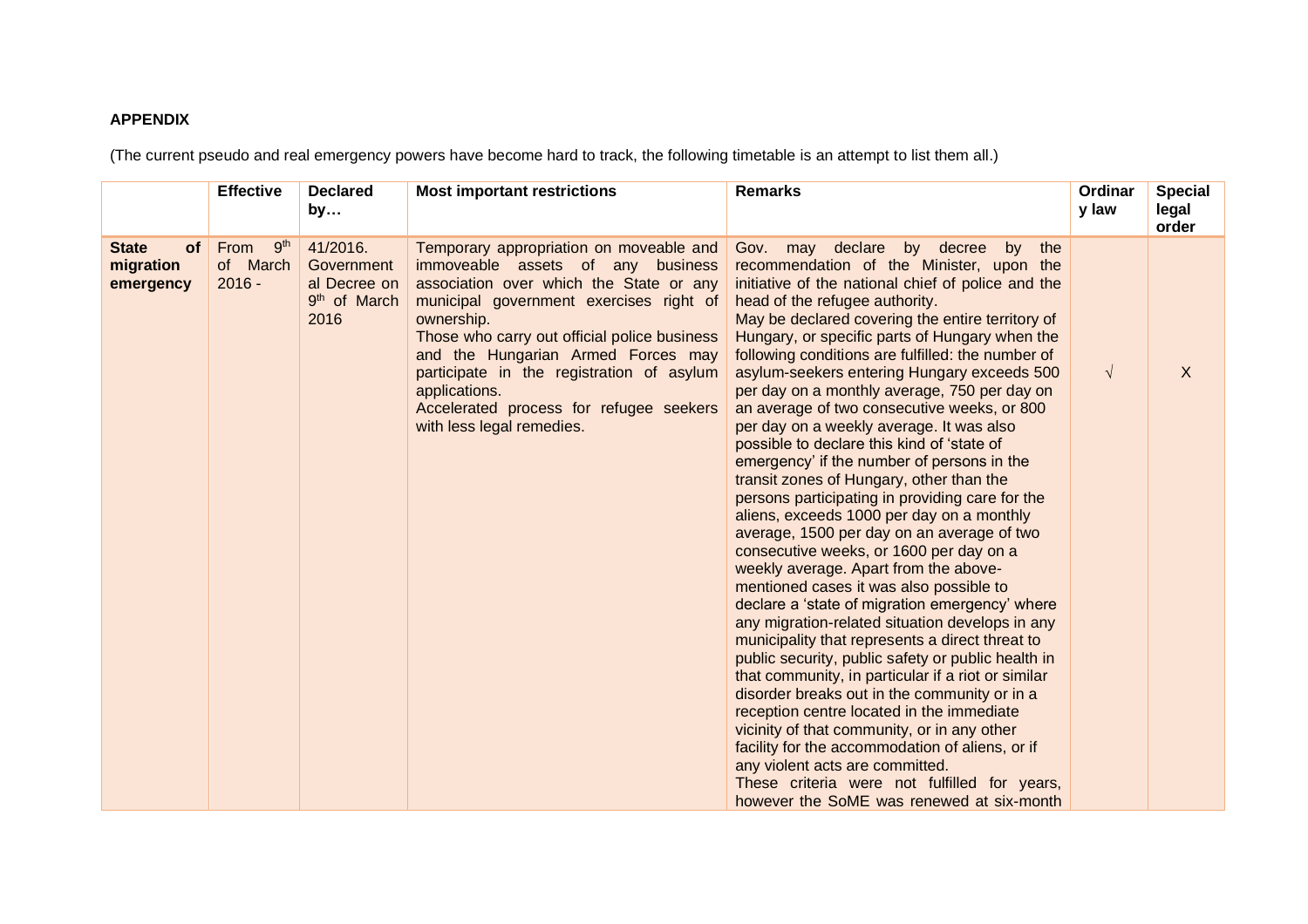|                                            |                                                                                                                                                                                                                                          |                                                                             |                                                                                                                                                                                                                                                                                                                                                                                                                                                                                                                                                                                                                                                                                                                                                                                          | intervals down to the present day.                                                                                                                                                                                                                                    |            |            |
|--------------------------------------------|------------------------------------------------------------------------------------------------------------------------------------------------------------------------------------------------------------------------------------------|-----------------------------------------------------------------------------|------------------------------------------------------------------------------------------------------------------------------------------------------------------------------------------------------------------------------------------------------------------------------------------------------------------------------------------------------------------------------------------------------------------------------------------------------------------------------------------------------------------------------------------------------------------------------------------------------------------------------------------------------------------------------------------------------------------------------------------------------------------------------------------|-----------------------------------------------------------------------------------------------------------------------------------------------------------------------------------------------------------------------------------------------------------------------|------------|------------|
| <b>State</b><br>оf<br>danger (1.)          | 11 March<br>$2020 - 18$<br>June 2020                                                                                                                                                                                                     | 40/2020.<br>Government<br>al Decree on<br>11 <sup>th</sup> of March<br>2020 | Under the Fundamental Law Special Legal<br>orders chapter (Art. 53), various emergency<br>restrictions are available; hundreds of<br>emergency decrees were issued by the<br>government under this emergency regime.                                                                                                                                                                                                                                                                                                                                                                                                                                                                                                                                                                     | No sunset clause implemented in the text;<br>according to the FL (Art. 53. Sec. 3)<br>emergency decrees shall remain in force for 15<br>days except if the government $-$ on the basis of<br>an authorization from Parliament - extends the<br>effect of the decrees. |            |            |
|                                            |                                                                                                                                                                                                                                          |                                                                             |                                                                                                                                                                                                                                                                                                                                                                                                                                                                                                                                                                                                                                                                                                                                                                                          |                                                                                                                                                                                                                                                                       | X          | $\sqrt{}$  |
| <b>Enabling</b><br>Act (1.)                | March<br>30 <sup>°</sup><br>$-2020 -$<br>18<br>June<br>2020<br>(repealed<br>Act<br>by<br><b>LVII</b><br>of<br>2020<br><b>on</b><br>terminatin<br>g the state<br>of danger)                                                               | Act XII<br>of<br>2020<br>on<br>Protecting<br>against the<br>Coronavirus     | The aim of the act was to extend the effect<br>of the emergency decrees; however, it<br>unconstitutionally extended the state of<br>danger itself and gave the government a<br>blank cheque to rule by decrees for an<br>unlimited period.                                                                                                                                                                                                                                                                                                                                                                                                                                                                                                                                               | The Act extended the already accepted and<br>future decrees, and also amended the Criminal<br>Code (which is an ordinary law), therefore<br>emergency rules again implemented into the<br>ordinary law.                                                               | $\sqrt{2}$ | $\sqrt{ }$ |
| <b>State</b><br>of<br>medical<br>emergency | 17 <sup>7</sup><br>June<br>$2020 - 18$<br>December<br>2020<br>Sunset<br>clause<br>amended<br>(until<br>30<br>November<br>2021)<br>twice:<br>584/2020.<br>Governme<br>ntal<br>Decree on<br>15 <sup>th</sup><br>of<br>December<br>2020 and | 283/2020.<br>Government<br>al Decree on<br>17th of June<br>2020             | May begin when the country's Chief<br>Medical Officer (an appointee of the<br>government) advises the government that a<br>health emergency requires exceptional<br>measures. This can occur when a sudden<br>incident endangers, or disrupts lives,<br>corporal integrity, and health of citizens, or<br>jeopardizes the functioning of health care<br>providers to such a degree that the situation<br>may lead to a disequilibrium between the<br>demand for health care and the locally<br>available capabilities.<br>Allows the government to order any<br>measures it deems necessary if<br>the<br>previously<br>specified<br>measures<br>by<br>Parliament are inadequate to deal with the<br>The<br>government is explicitly<br>crisis.<br>authorized to restrict the exercise of | Renewed six-months intervals.<br>Gives the government back the almost<br>unlimited decree power without any superficial<br>requirement that Parliament approve of the<br>decrees issued to carry out the emergency                                                    | $\sqrt{ }$ | X          |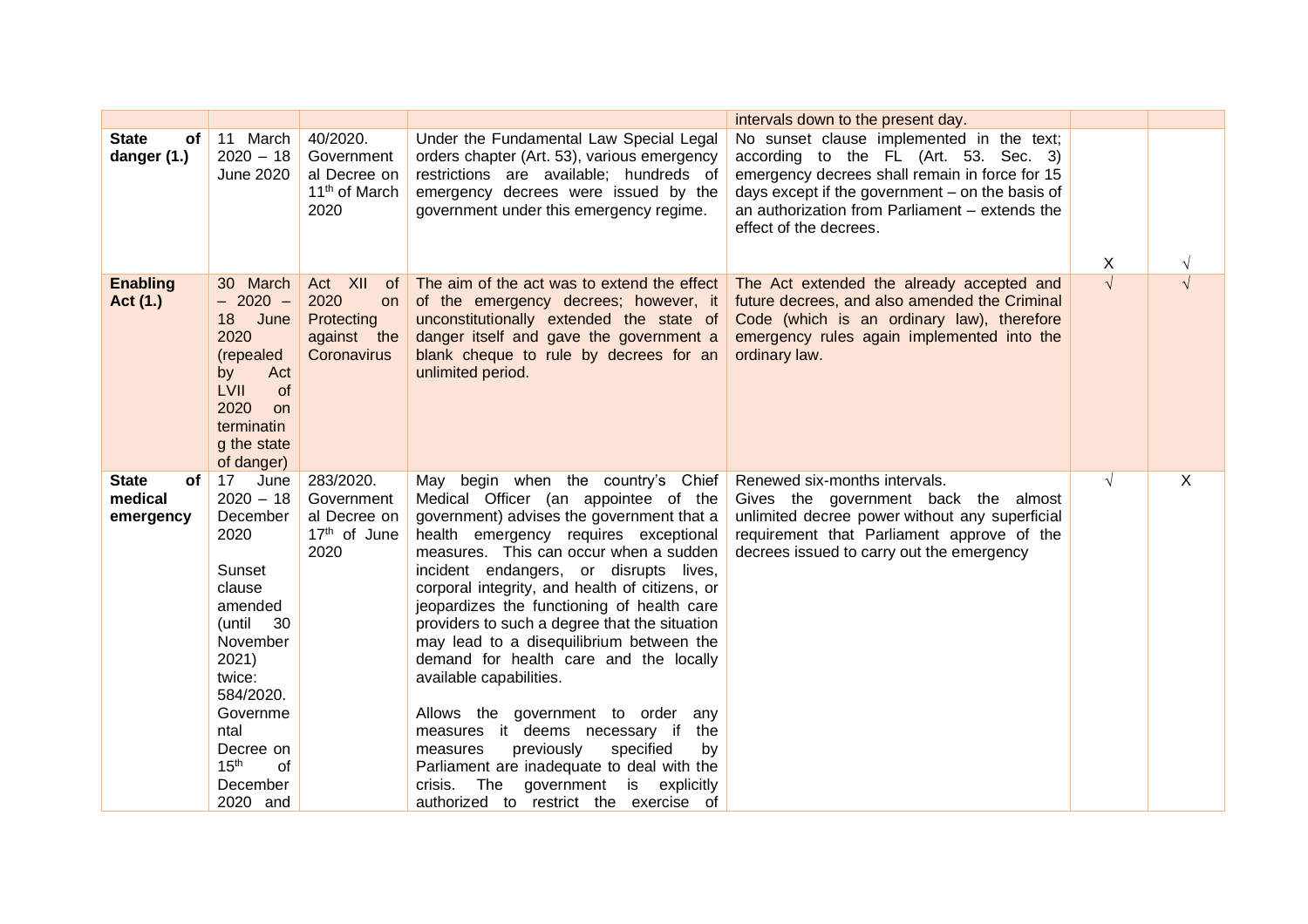|                                   | 343/2021.<br>Governme<br>ntal<br>Decree on<br>16 <sup>th</sup><br>of<br>June. The<br>first<br>prolonged<br>the effect<br>of decree<br>until<br>18<br><b>June 2021</b><br>and<br>second till<br>18<br>December<br>2021. This<br>is<br>the<br>same<br>method<br>by<br>used<br>the<br>governme<br>nt<br>regarding<br>the state<br>of<br>migration<br>emergenc<br>у. |                                                                          | fundamental rights, such as the freedom of<br>movement or the freedom of assembly.<br>The operation of all institutions, programs<br>or activities that could promote the spread<br>of the epidemic can be suspended.<br>The government has the power to use<br>special "epidemic" measures provided in<br>other laws.<br>Isolating infectious persons,<br>operation of all institutions, programs or<br>activities that can promote the spread of the<br>epidemic, travel by persons, or the<br>transport of live animals or commodities<br>from one region to another, personal<br>contacts between persons in one region<br>and persons in another region, visiting<br>healthcare facilities, leaving certain areas,<br>the sale and consumption of certain foods,<br>the consumption of drinking water and the<br>keeping of certain livestock may be<br>restricted or prohibited. |                                   |              |            |
|-----------------------------------|------------------------------------------------------------------------------------------------------------------------------------------------------------------------------------------------------------------------------------------------------------------------------------------------------------------------------------------------------------------|--------------------------------------------------------------------------|----------------------------------------------------------------------------------------------------------------------------------------------------------------------------------------------------------------------------------------------------------------------------------------------------------------------------------------------------------------------------------------------------------------------------------------------------------------------------------------------------------------------------------------------------------------------------------------------------------------------------------------------------------------------------------------------------------------------------------------------------------------------------------------------------------------------------------------------------------------------------------------|-----------------------------------|--------------|------------|
| <b>State</b><br>of<br>danger (2.) | $\overline{4}$<br>November<br>$2020 - 8$<br>February<br>2021                                                                                                                                                                                                                                                                                                     | 478/2020.<br>Government<br>al Decree on<br>3rd<br>of<br>November<br>2020 | See above SoD 1.                                                                                                                                                                                                                                                                                                                                                                                                                                                                                                                                                                                                                                                                                                                                                                                                                                                                       |                                   | $\mathsf{X}$ | $\sqrt{ }$ |
| <b>Enabling</b><br>Act (2.)       | 11<br>November                                                                                                                                                                                                                                                                                                                                                   | Act $CIX$ of<br>2020<br>on.                                              | See above EA 1.                                                                                                                                                                                                                                                                                                                                                                                                                                                                                                                                                                                                                                                                                                                                                                                                                                                                        | 90 days sunset clause implemented | $\sqrt{ }$   | X          |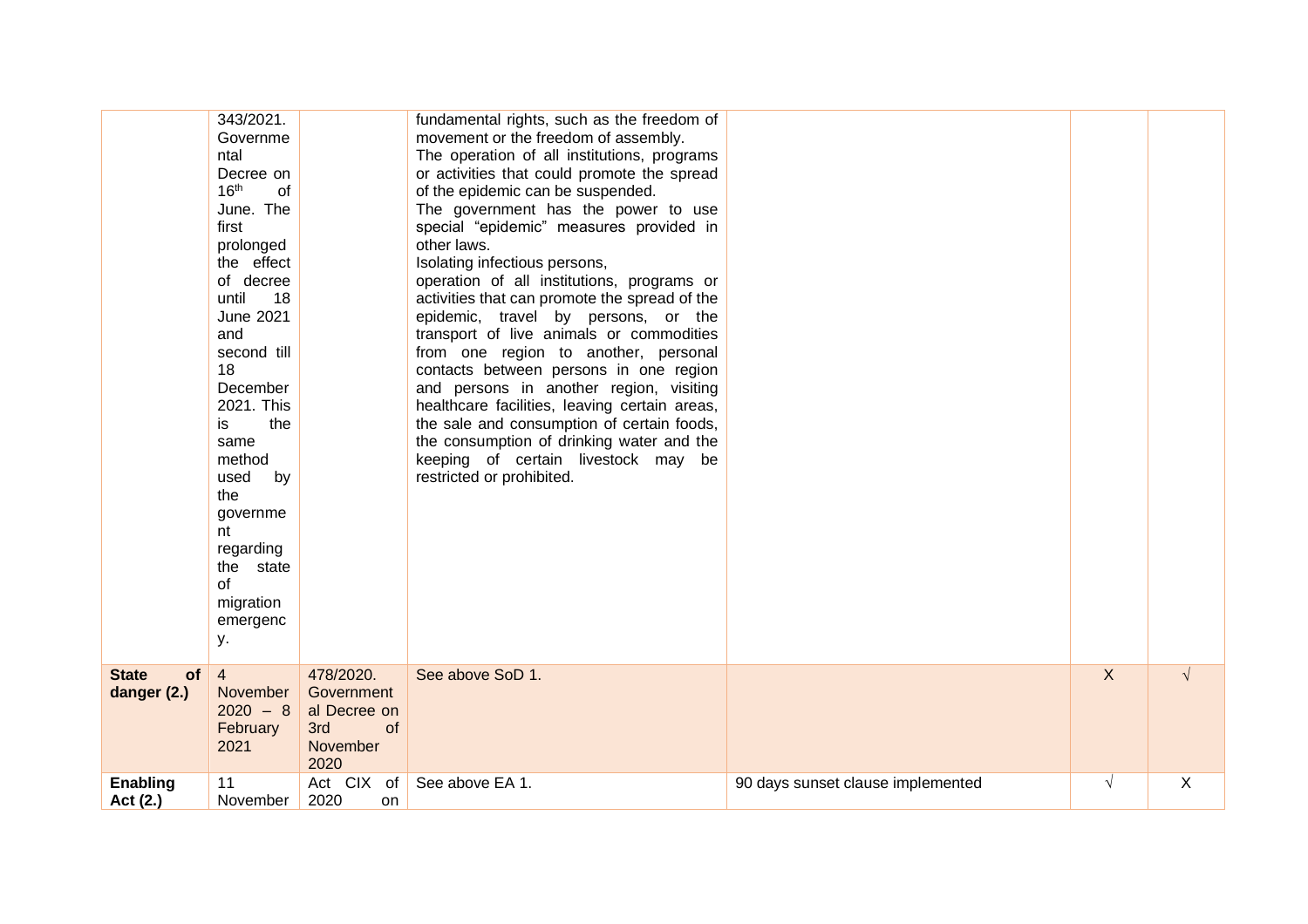|                                                              | $2020 - 8$<br>February<br>2021 | Protecting<br>against the<br>Second<br>Wave of the<br>Global<br>Coronavirus<br>Pandemic                                |              |                                                                                                                                                                                                                                                                                                                                                                                                                      |              |            |
|--------------------------------------------------------------|--------------------------------|------------------------------------------------------------------------------------------------------------------------|--------------|----------------------------------------------------------------------------------------------------------------------------------------------------------------------------------------------------------------------------------------------------------------------------------------------------------------------------------------------------------------------------------------------------------------------|--------------|------------|
| <b>State</b><br><b>of</b><br>danger (3.)                     | 8<br>February<br>$2021 -$      | 27/2021.<br>Government<br>al Decree on<br>29th<br>of<br>January<br>2021                                                |              |                                                                                                                                                                                                                                                                                                                                                                                                                      | $\mathsf{X}$ | $\sqrt{ }$ |
| <b>Enabling</b><br>Act $(3)$                                 | 22<br>February<br>$2021 -$     | Act I of 2021<br>on<br>Protecting<br>against the<br>Global<br>Coronavirus<br>Pandemic                                  | $\mathbf{u}$ | 90 days sunset clause implemented                                                                                                                                                                                                                                                                                                                                                                                    |              |            |
| <b>Amendment</b><br>the<br>of<br><b>Enabling</b><br>Act (3.) | 22<br>May<br>$2021 -$          | Act XL of<br>2021<br>on<br>amending<br>the Act I of<br>2021<br>on<br>Protecting<br>against the<br>Global<br>Pandemic   | $\sim$       | According to the modification the emergency<br>measures and the state of danger itself will be<br>in force until September 2021,<br>however, more and more restrictions are<br>dissolved by the Government after May.                                                                                                                                                                                                | $\mathsf{X}$ | $\sqrt{ }$ |
| <b>Amendment</b><br>the<br>of<br><b>Enabling</b><br>Act (3.) | 30<br>Septembe<br>r 2021.      | Act CII. of<br>2021<br>on<br>amending<br>the Act I of<br>2021<br>on<br>Protecting<br>against the<br>Global<br>Pandemic | $\sim$       | Amended the sunset clause of Enabling Act<br>(3.) therefore the special legal order will be in<br>force until 1 <sup>st</sup> January 2022. Although the state<br>of danger was not issued by the government as<br>Fundamental<br>the<br>Law<br>requires,<br>this<br>amendment, by prolonging the effect of the act<br>the Parliament, extended the effect of the<br>special legal order without formal declaration. | $\sqrt{ }$   | X          |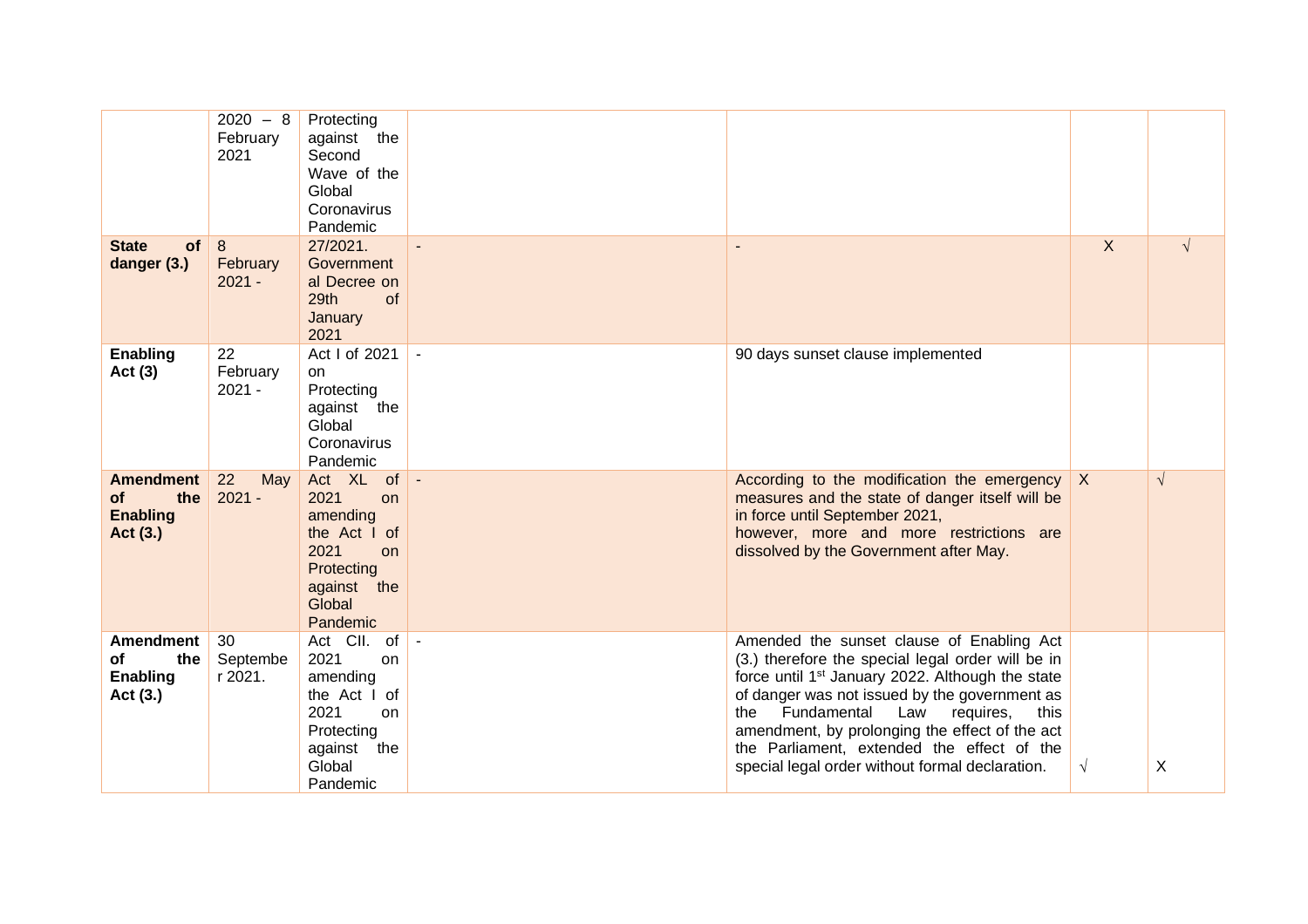| Amendment<br>the $ $<br>of<br>Enabling<br>Act (3.) | 30<br>Septembe<br>r 2021. | Article 84-86 -<br>of Act CXXX.<br>of 2021 on<br>special rules<br>in context of<br>the<br>coronavirus<br>pandemic |  | Amended the sunset clause of Enabling Act<br>(3.), therefore the special legal order will be in<br>force until 31 May 2022. Although the state of<br>danger was not issued by the government as<br>the Fundamental Law requires, this<br>amendment, by prolonging the effect of the act,<br>extended the effect of the special legal order<br>without formal declaration.<br>Note that before the amendment there was a<br>prohibition<br>on organizing<br>nationwide<br>referendums, however this new amendment<br>endorsed this regulation for local referendums<br>only. Therefore, the new rules gave the green<br>light for a referendum in April 2022 on the<br>controversial law that bans educational<br>materials for children that are considered to<br>promote homosexuality<br>gender<br>and<br>reassignment. The relevant law was widely<br>criticized by the opposition and civil rights<br>activists when it was passed in June 2021. The<br>vote will be held on April 3, the same day as<br>Hungary's general parliamentary election. |  | X |
|----------------------------------------------------|---------------------------|-------------------------------------------------------------------------------------------------------------------|--|--------------------------------------------------------------------------------------------------------------------------------------------------------------------------------------------------------------------------------------------------------------------------------------------------------------------------------------------------------------------------------------------------------------------------------------------------------------------------------------------------------------------------------------------------------------------------------------------------------------------------------------------------------------------------------------------------------------------------------------------------------------------------------------------------------------------------------------------------------------------------------------------------------------------------------------------------------------------------------------------------------------------------------------------------------|--|---|
|----------------------------------------------------|---------------------------|-------------------------------------------------------------------------------------------------------------------|--|--------------------------------------------------------------------------------------------------------------------------------------------------------------------------------------------------------------------------------------------------------------------------------------------------------------------------------------------------------------------------------------------------------------------------------------------------------------------------------------------------------------------------------------------------------------------------------------------------------------------------------------------------------------------------------------------------------------------------------------------------------------------------------------------------------------------------------------------------------------------------------------------------------------------------------------------------------------------------------------------------------------------------------------------------------|--|---|